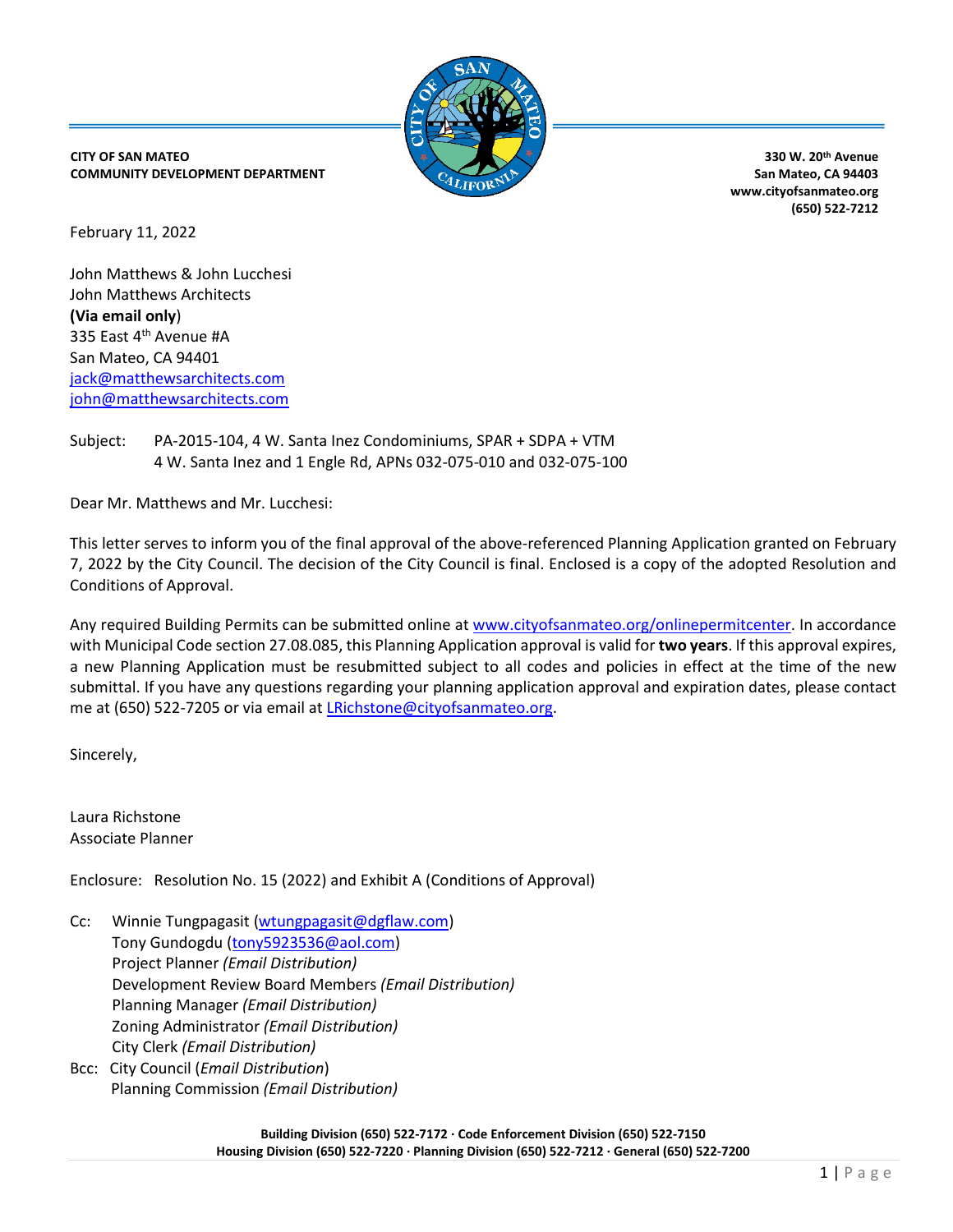# **CITY OF SAN MATEO RESOLUTION NO. 15 (2022)**

# **RESOLUTION TO VACATE PROJECT DENIAL AND APPROVE A SITE PLAN AND ARCHITECTURAL REVIEW, SITE DEVELOPMENT PLANNING APPLICATION, AND VESTING TENTATIVE MAP TO CONSTRUCT A 10 UNIT RESIDENTIAL CONDOMINIUM BUILDING AND ASSOCIATED PARKING, LANDSCAPING, SIDEWALK IMPROVEMENTS, AND COMMON AREAS AT 4 WEST SANTA INEZ AVENUE (APNS 032-075-010 AND 032-075-100) (PA-2015-104, 4 W. SANTA INEZ AVENUE CONDOS)**

WHEREAS, the owner of certain real property (the "Applicant") commonly known as 4 West Santa Inez Avenue (APN Nos. 032-075-010 and 032-075-100) (the "Property") submitted Planning Application PA-2015-104 to the Planning Division for a Site Plan and Architectural Review (SPAR), Site Plan and Site Development Planning Application (SDPA), and a Vesting Tentative Map (VTM) to merge two parcels, remove twenty-two (22) trees with diameters 6-inches or larger, and construct a 10-unit, 15,322 square-foot residential condominium building, and associated parking, landscaping, sidewalk improvements, and common areas on the Property (collectively referred to as the "Project") in the City of San Mateo ("City"); and

WHEREAS, San Mateo Municipal Code Section 27.06.040 requires final action from the Planning Commission for projects which include Site Plan and Architectural Review for projects of six or more dwelling units; and,

WHEREAS, following duly noticed public meetings held on August 8, 2017, September 26, 2017, and October 10, 2017, the Planning Commission voted to deny the Project; and

WHEREAS, San Mateo Municipal Code Section 27.06.050 requires final action from the City Council for appeals from the decisions of the Planning Commission; and

WHEREAS, on October 20, 2017, the Applicant appealed the Planning Commission denial of the Project to the City Council; and

WHEREAS, on February 5, 2018, the City Council held a duly noticed public hearing and upheld the Planning Commission denial of the Project; and

WHEREAS, on July 12, 2019, the Applicant filed a petition for a writ of administrative mandamus to overturn the City's denial of the Project; and

WHEREAS, on December 16, 2021, following a published Court of Appeal decision, the Superior Court entered a judgment ("Judgment") requiring the City to vacate its 2018 denial of the Project and to reconsider the Project; and

WHEREAS, approval of the Applicant's proposal is considered a project for purposes of the California Environmental Quality Act, Pub. Resources Code §21000, et seq. ("CEQA"); and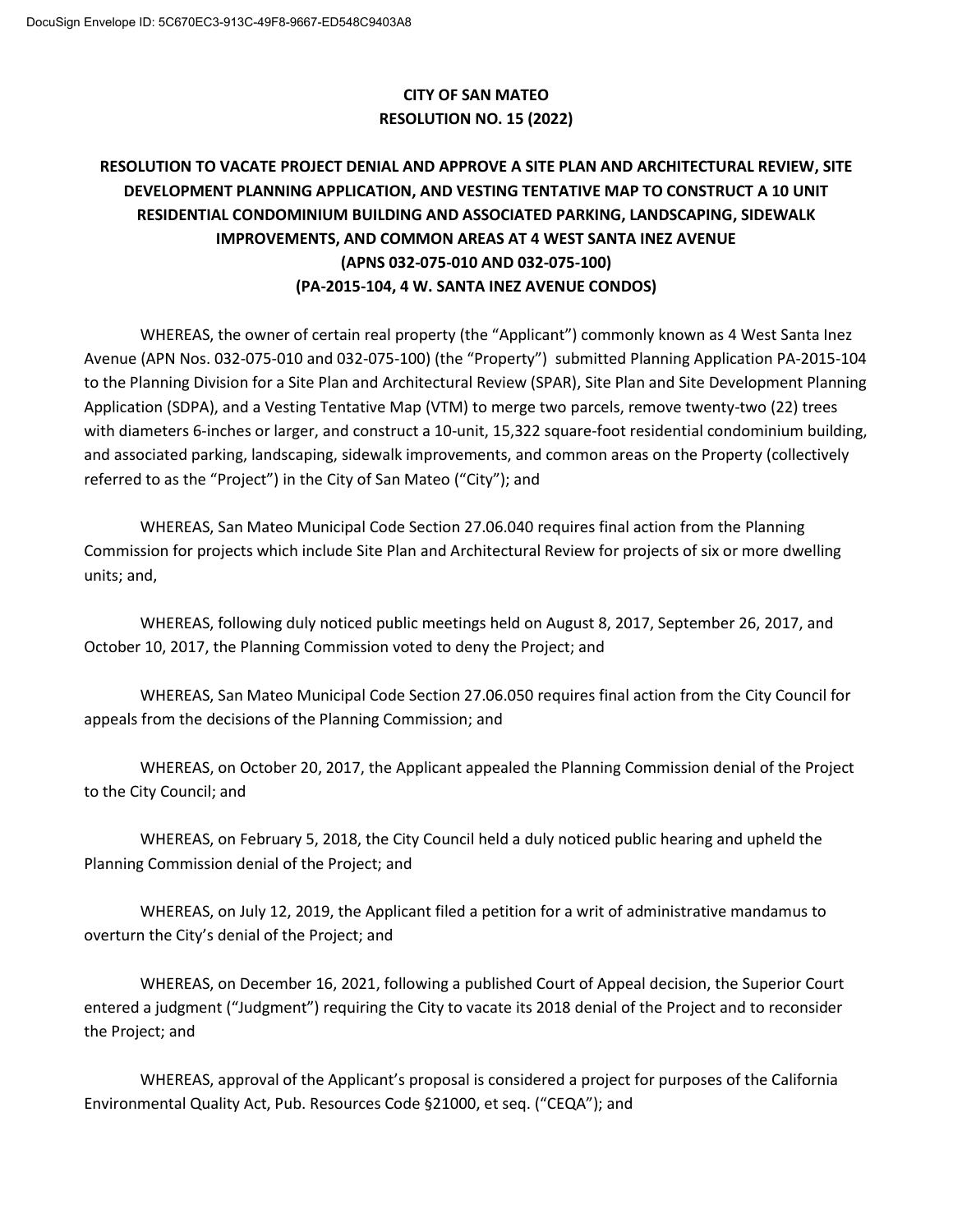WHEREAS, the City finds that the Project is categorically exempt from CEQA in accordance with CEQA Guidelines Section 15332, "In-Fill Development Projects;" and

WHEREAS, the City finds that the Project is consistent with the applicable policies of the General Plan and other applicable policies, as further set forth in Exhibit A; and

WHEREAS, on February 7, 2022, the City Council held a duly noticed public hearing for the Project at which all public comments were considered; and

WHEREAS, all findings are set forth in Exhibit A, and all Conditions of Approval are set forth in Exhibit B.

NOW, THEREFORE, THE CITY COUNCIL OF THE CITY OF SAN MATEO, CALIFORNIA, HEREBY RESOLVES AS FOLLOWS:

- 1. CEQA. The City Council finds on the basis of the whole record before it that the Project is categorically exempt from the provisions of CEQA as "infill development" under CEQA Guidelines Section 15332, based on the findings and determinations set forth in Exhibit A, attached hereto and incorporated by reference.
- 2. Vacation of Project Denial. City Council Resolution No. 18 (2018), which upheld the Planning Commission's denial of the Project and denied the appeal, is rescinded, and the City Council's denial of the Project is vacated.
- 3. Project Approval. The Project (PA-2015-0104), located at 4 West Santa Inez Avenue (APNs: 032-075-010 and 032-075-100), is approved based on the findings set forth in Exhibit A, and subject to the Conditions Of Approval set forth in Exhibit B, attached hereto and incorporated by reference.

RESOLUTION NO. 15 (2022) adopted by the City Council of the City of San Mateo, California, at a regular meeting held on February 7, 2022, by the following vote of the City Council:

AYES: Council Members Bonilla, Papan, Goethals and Lee NOES: None ABSENT: None RECUSED: Rodriguez

ATTEST:



Patrice M. Olds, City Clerk **Rick Bonilla, Mayor** Rick Bonilla, Mayor

Kick Bonilla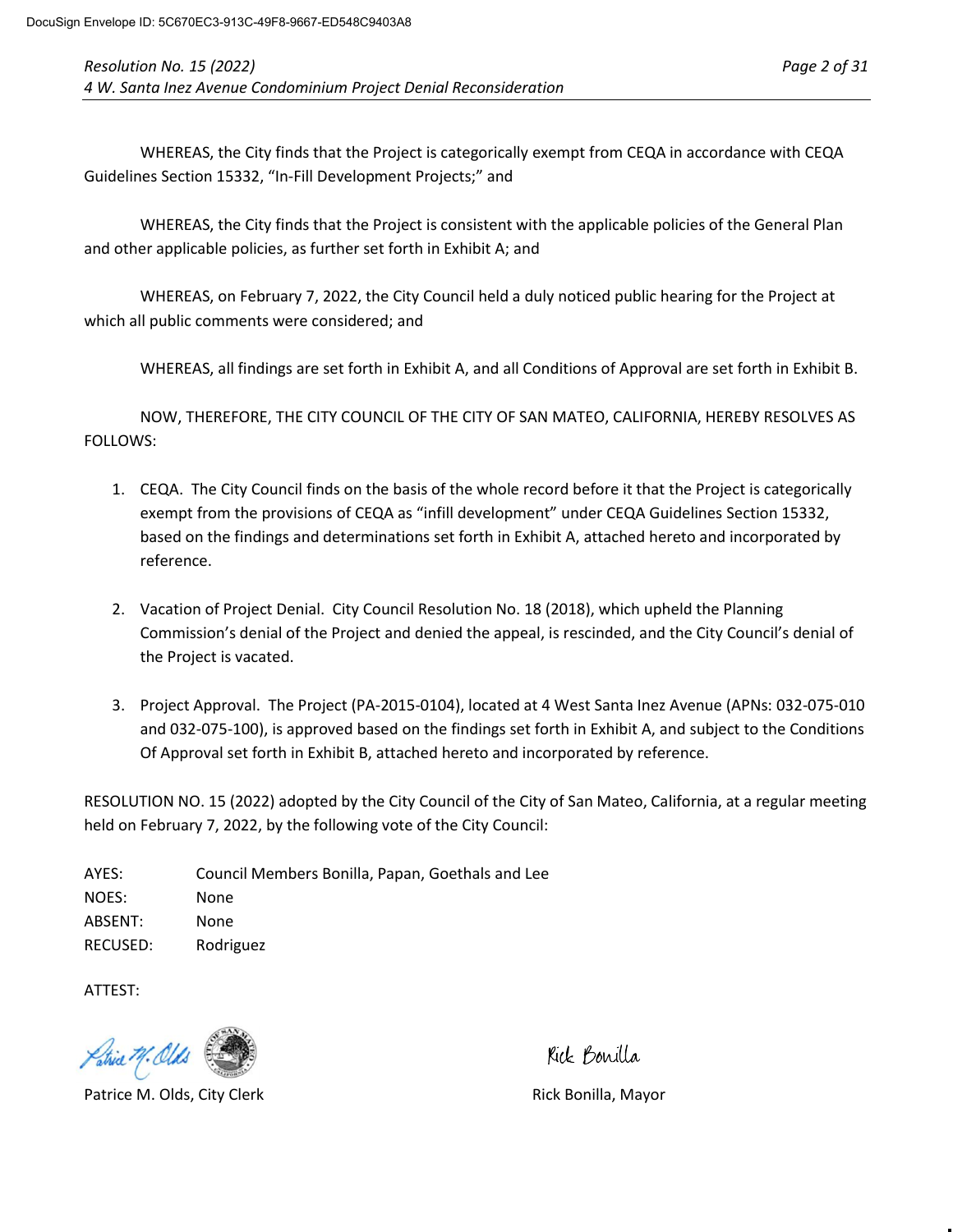## **EXHIBIT A - FINDINGS**

#### **I. CEQA DETERMINATION**

- A. In accordance with CEQA Guidelines Section 15332, the Project qualifies as "infill development" and is therefore categorically exempt from the provisions of CEQA because it satisfies the requirements set forth below.
	- 1. As described below, the Project is consistent with the applicable General Plan designation and all applicable General Plan policies as well as the applicable zoning designation and regulations.
	- 2. The proposed development occurs within city limits on a project site of no more than five acres substantially surrounded by urban uses because the Project site is located within the City limits on an a project site of 0.71 acres.
	- 3. The Project site has no value for endangered, rare, or threatened species because the Project site does not contain nor is located near any riparian habitat or sensitive natural community, or any species identified as a candidate, sensitive, or special status species, nor any species identified in local or regional plans, policies, or regulations, or by the California Department of Fish and Game or U.S. Fish and Wildlife Service.

The Project will not have a substantial adverse effect on federally protected wetlands through direct removal, filling, hydrological interruption, or other means, and will not substantially interfere with the movement of any native resident or migratory fish or wildlife species or with established native resident or migratory wildlife corridors or impede the use of native wildlife nursery sites.

The Project will not conflict with any local policies or ordinances protecting biological resources, such as a tree preservation policy or ordinance, nor will it conflict with the provisions of an adopted Habitat Conservation Plan, Natural Community Conservation Plan, or other approved local, regional, or state habitat conservation plan.

The Project will not impact any threatened or endangered biological resources. The Project will include the removal of 22 trees, planting 16 trees on the Property and 12 street trees. The Project applicant will pay a fee in lieu for the difference between the number of trees removed and the number of new trees to be planted.

4. Approval of the Project will not result in any significant effects relating to traffic, noise, air quality, or water quality because a Transportation Impact Analysis (TIA) prepared by the City's traffic consultant (Hexagon Transportation Consultants) concluded that while the Project is expected to generate 47 net new daily trips with 8 net new peak hour trips, it will not result in the study intersections operating at an unacceptable level of service and will not cause adverse Level of Service (LOS) effects. Furthermore, due to the proximity of the project site to an existing, well-established transit system (Caltrain & SamTrans), the estimated trips may be less than anticipated, thus, the project will have a minimal or less impact to the existing traffic load.

The Project will not conflict with an applicable congestion management program and will not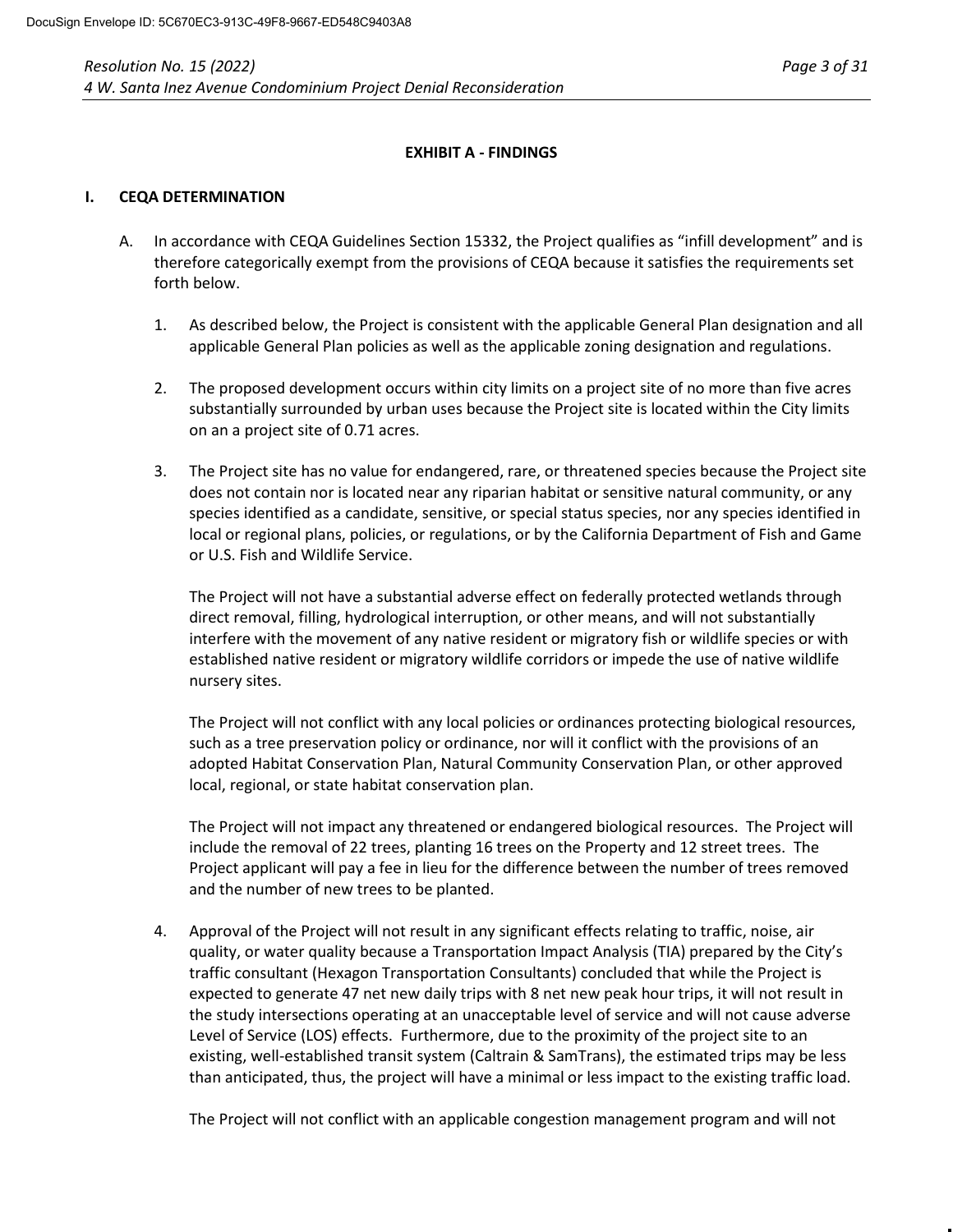result in a change in air traffic patterns because the Project will not substantially increase hazards due to a design feature or incompatible uses, result in inadequate emergency access or inadequate parking capacity, conflict with other adopted policies, plans, or programs regarding public transit, bicycle, or pedestrian facilities, or otherwise decrease the performance or safety of such facilities.

Approval of the Project will not result in any significant effects relating to noise because the Project will not expose persons to or generate noise levels, ground borne vibration, or ground borne noise levels in excess of standards established in the local general plan or noise ordinance, or applicable standards, and will not create a substantial permanent increase in ambient noise levels in the project vicinity above existing levels. A substantial temporary or periodic increase in ground borne vibration and ambient noise levels in the Project vicinity above levels existing without the Project may occur, but only during construction. Noise generated during construction would differ depending on the construction phase and the type and amount of equipment used at the construction site. The applicant will be required to abide by the conditions of approval, construction work hours, and comply with the City's Noise Ordinance.

The Project will not result in any significant effects relating to air quality because it will not conflict with or obstruct implementation of the applicable air quality plan, violate any air quality standard or contribute substantially to an existing or projected air quality violation, result in a cumulatively consideration net increase of any criteria pollutant, expose sensitive receptors to substantial pollutant concentrations, or create objectionable odors affecting a substantial number of people. The Project will have a limited impact on air quality and would not subject customers or employees of nearby businesses, visitors, residents, and/or neighbors to objectionable odors. Additionally, the Project would not result in additional exposure of sensitive receptors to substantial pollutant concentrations in the long term but has the potential to generate dust and other pollutants, during demolition, grading, and construction. However, the impact of dust generated by demolition, grading and/or construction activities is temporary in nature and limited to site preparation and future construction of the new residential development. The City of San Mateo's Public Works Department has included conditions of approval to minimize dust and vehicle emissions during grading and construction activities.

Approval of the Project will not result in any significant effects relating to water quality because it will not violate any water quality standards or waste discharge requirements or substantially deplete groundwater supplies or interfere substantially with groundwater recharge as the site is not serviced by nearby wells, nor will it alter the existing drainage pattern of the site or area, create or contribute runoff water which would exceed the capacity of existing or planned stormwater drainage systems.

5. The site can be adequately served by all required utilities and public services because the Project will be subject to various impact fees, and is located in an urbanized area served by municipal services, therefore it is not anticipated to significantly impact public services or require the additional construction of public facilities as the proposed multi-family residential use can be accommodated with existing levels of service. The Project would not exceed wastewater treatment requirements of the applicable Regional Water Quality Control Board, require or result in the construction of new water or wastewater treatment facilities or expansion of existing facilities, require or result in the construction of new storm water drainage facilities or expansion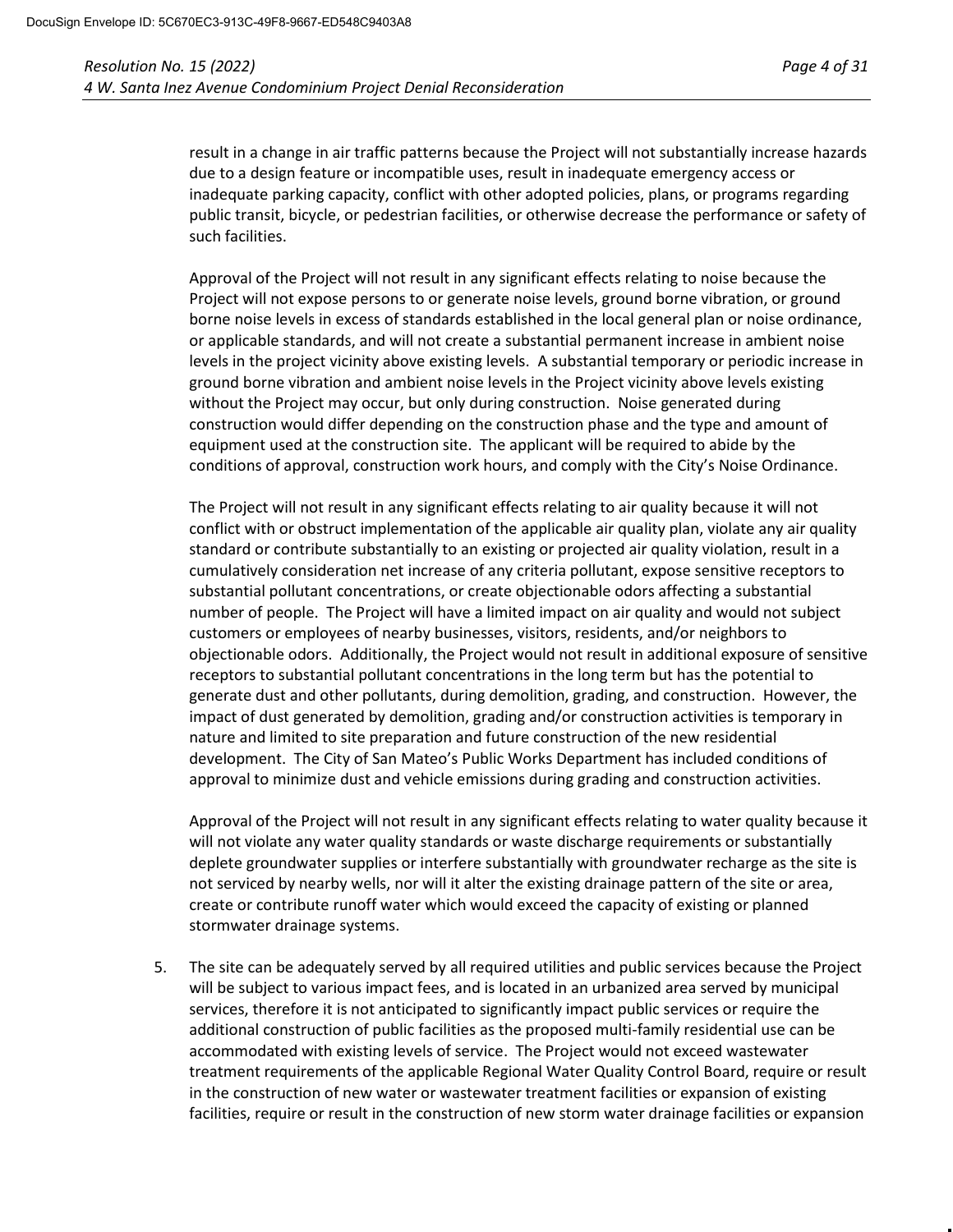of existing facilities. The Public Works department has determined that there is adequate infrastructure capacity serving the site to adequately handle the increases.

## **II. FINDINGS**

# A. **GENERAL PLAN CONFORMITY.**

# **The Project conforms to the applicable Land Use Element policies of the City's General Plan as outlined below.**

- 1. In accordance with Policies LU 1.6 and LU 1.7, which encourage the facilitation of housing production by carrying out the goals and policies in the Housing Element and seek to allow multifamily areas to develop at densities delineated in the Land Use Plan, the proposed Project creates ten residential units and proposes the maximum dwelling units per acre (du/ac) that is permitted by the General Plan.
- 2. In accordance with Policy LU 3.3, which encourages residential uses in this area, the Project will redevelop the project site to maximize the development potential of the site, create additional residential housing, achieve and retain the high-density residential character of the North El Camino corridor, and encourage pedestrian activity.
- 3. In accordance with Specific Area Policy PA 1.1, which sees to retain the high-density residential character of the area between Peninsula and Tilton Avenues, the Project will redevelop two parcels currently developed with single-family residence to achieve the high-density residential land use as envisioned in the General Plan.

# **The Project conforms to the applicable Circulation Element policies of the City's General Plan as outlined below.**

- 1. In accordance with Policy C 1.2, which seeks to minimize curb cuts on arterial streets by discouraging the creation of new curb cuts on arterial streets to access new development, reduce the number of existing curb cuts, and take advantage of opportunities to combine driveways, the Project has proposed ingress and egress along West Santa Inez Avenue, thus minimizing driveways along North El Camino Real.
- 2. In accordance with Policy C 4.5, which requires as a condition of approval the provision of sidewalks and wheelchair ramps where lacking and the repair or replacement of damaged sidewalks, the Project includes new sidewalk infrastructure along W. Santa Inez, El Camino Real, and Engle Road which is consistent with the guidelines of the Pedestrian Master Plan and provides wider sidewalks for pedestrian travel and enhanced wheelchair access.

# **The Project conforms to the applicable Housing Element policies of the City's General Plan as outlined below:**

1. Policy H 1.1 seeks to protect established single and multi-family residential areas by preventing the intrusion of incompatible uses not indicated in the Land Use Element in residential districts; avoiding the overconcentration on individual blocks of non-residential uses defined by the Land Use Element as being "potentially compatible" in residential areas; ensure that adequate buffers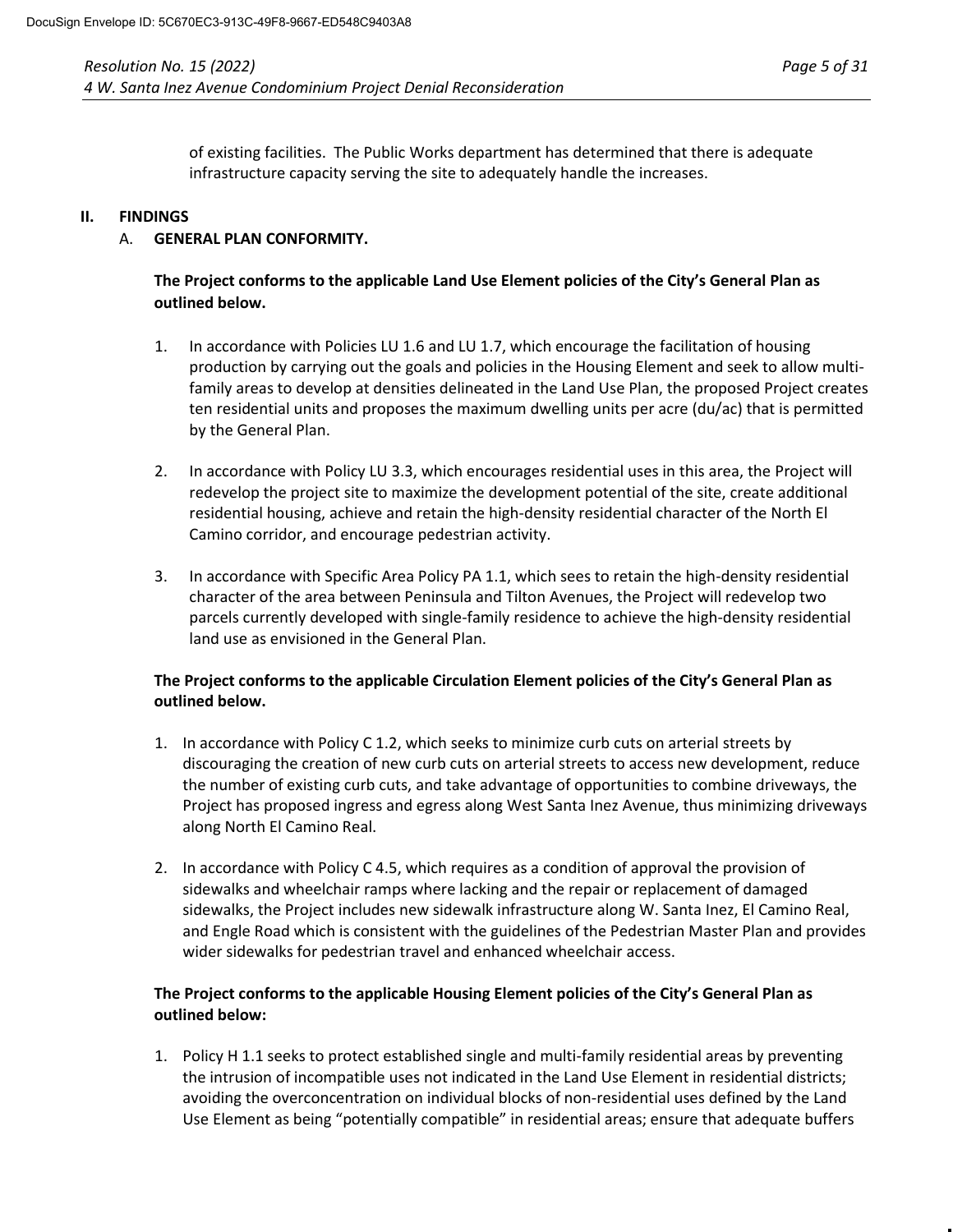are provided between residential and non-residential uses to provide design computability, protect privacy, and protect residences from impacts such as noise and traffic; and review development proposals for conformance to the City's multi-family design guidelines for sites located in areas that contain substantial numbers of single-family homes to achieve projects more in keeping with the design character of single-family dwellings.

The Project establishes a multi-family use within a designated high density residential area on the border of a single-family zoned residential area and seeks to minimize privacy impacts through landscape buffers, locating balconies away from the single-family residences, and integrates the fourth floor into the roof form of the building to reduce the apparent size and bulk of the structure

2. Policy H 1.9 prohibits the demolition of existing residences until a building permit for new construction has been issued unless health and safety problems exist and to prevent housing stock from becoming health and safety problems through code enforcement efforts.

Two existing single-family residences currently occupy the Project site. They will not be demolished until a planning application for new development has been approved and the corresponding building permit has been issued.

3. Policy H 2.9 seeks to encourage and provide for the development of multi-family housing to create a diversity of available housing types.

The Project will provide housing on an underutilized size and create ten for-sale units of varying size and bedroom quantities to contribute to the diversity of housing types available within the City.

# **The Project conforms to the applicable Urban Design Element policies of the City's General Plan as outlined below:**

1. Policy UD 2.1, Policy UD 2.2 and Policy UD 2.3 seek to ensure new multi-family developments substantially conform to the City's Multi-family and Small Lot Multi-Family Design Guidelines and encourages the preservation and enhancement of neighborhood character through building sale, building height, materials, architectural style, quality of construction, open space, location of parking and lot size.

The design and use of high-quality materials for the proposed four-story building will create a cohesive transition between the existing multi-family residential buildings to the east and south of the Project site along North El Camino Real and the single-family residential development to the west of the project site. The preservation and enhancement of neighborhood character is expressed through an upper floor stepped back and integrated into the roof form of the building, the craftsman inspired architectural style of the structure, building materials, and the underground location of parking.

2. Policy UD 2.4 encourages new multi-family developments to locate parking underground or towards the rear of the parcel to avoid views of parking from the street.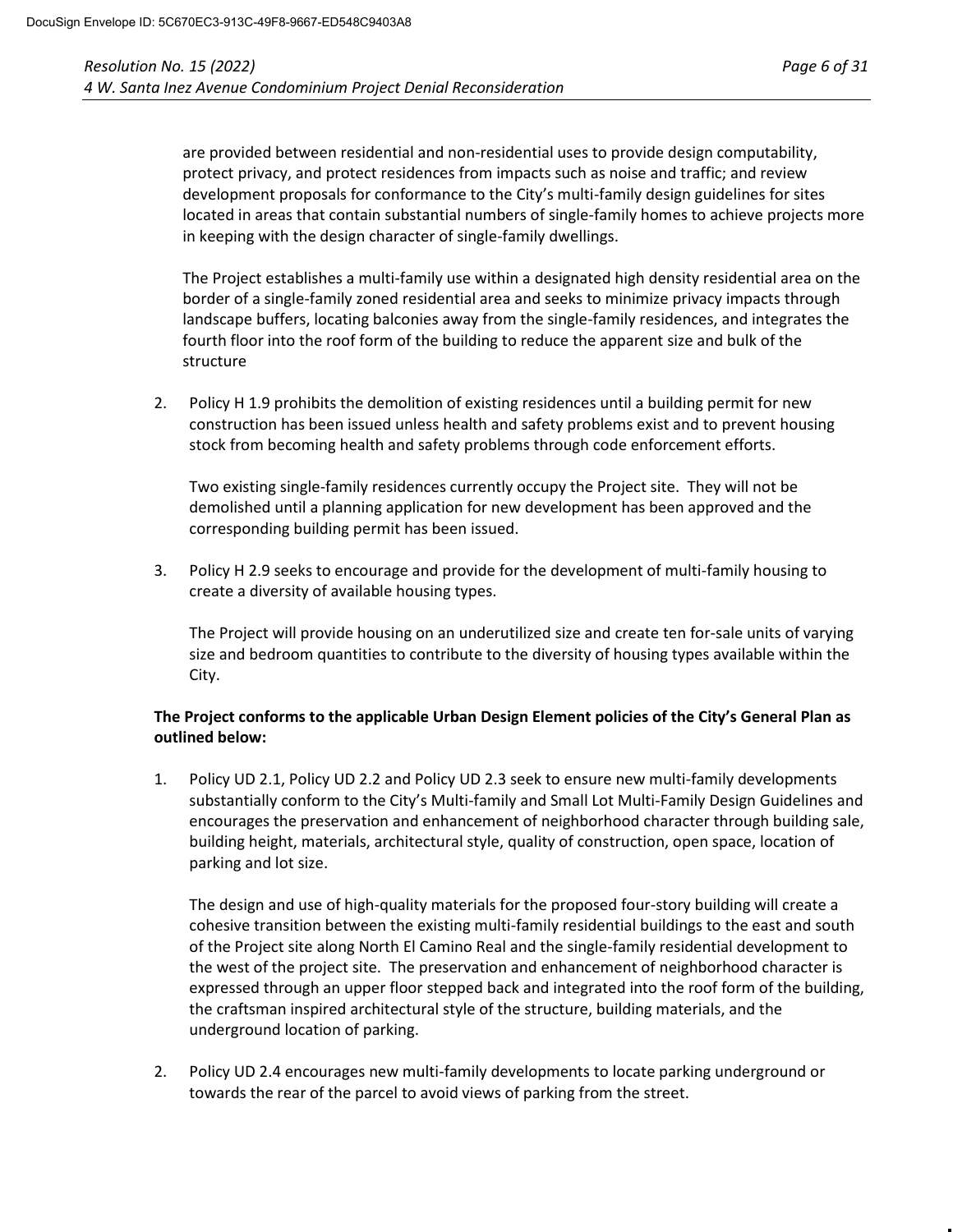The Project adheres to this policy by locating all visitor and resident parking in an underground parking garage.

# **The Project conforms to the applicable Conservation and Open Space Element policies of the City's General Plan as outlined below:**

1. Policies C/OS 6.2, C/OS 6.3, C/OS 6.6, and C/OS 6.7 require replacement planting when heritage trees are permitted for removal; the protection of heritage trees during construction activities; that all landscaping and improvements adjacent to heritage trees be designed and maintained to be consistent with the continued health of the tree; and encourage the planting of new street trees throughout the City and especially in gateway areas such as, El Camino Real (SR 82).

The Project will result in the removal of 22 trees (6-inches or more in diameter), including five (5) heritage trees (2 coast live oak, 1 coast redwood, 1 Canary Island palm, and 1 California pepper). Sixteen (16) 24-inch box trees replacement trees will be planted within the within the property and twelve (12) 36-inch box trees will be planted within the public right-of-way. Replacement species include Crepe Myrtle, Gingko Biloba, Red Norway Maple, and Vine Maple. The remainder of the required planting will be satisfied by paying the in-lieu fee. All proposed street trees are consistent with the species identified in the City's Street Tree Master Plan. A tree protection plan will be implemented for the large Redwood tree on a neighboring property to the northwest.

# **The Project conforms to the applicable Noise Element policies of the City's General Plan as outlined below:**

1. Policies N 1.1 and N 1.2 require an acoustical analysis and interior noise insulation for all "noise sensitive" land uses listed in the Table N-1 that have an exterior noise level of 60 dB (Ldn) and enforcement of the City's existing noise control ordinance which prohibits noise that is annoying or injurious to neighbors of normal sensitivity, constituting a public nuisance, and restricts the hours of construction to minimize noise impacts.

Proposed construction activities have the potential to result in short term noise impacts to nearby residential and business. Noise measures and monitoring during construction, which are standard conditions of approval for the planning application, will be mandatory, and the application will be required to abide by the construction work hours and comply with the City's Noise Ordinance. The Project will also comply with the measures as outlined in the Project's Noise Study to meet construction and post construction interior and exterior noise levels.

# B. **The Site Plan and Architectural Review (Municipal Code Section 27.08.030) application is approved based on the following findings:**

- 1. The structures, site plan, and landscaping are in scale and harmonious with the character of the neighborhood in that:
	- a. The height, bulk, and wall articulations respect adjacent smaller scaled single-family residences through varied building materials, an imbedded fourth floor into the roof form, projecting bay windows, and recessed wall planes. Trellises add a horizontal element to reduce the appearance of height while neutral colors and high-quality roofing materials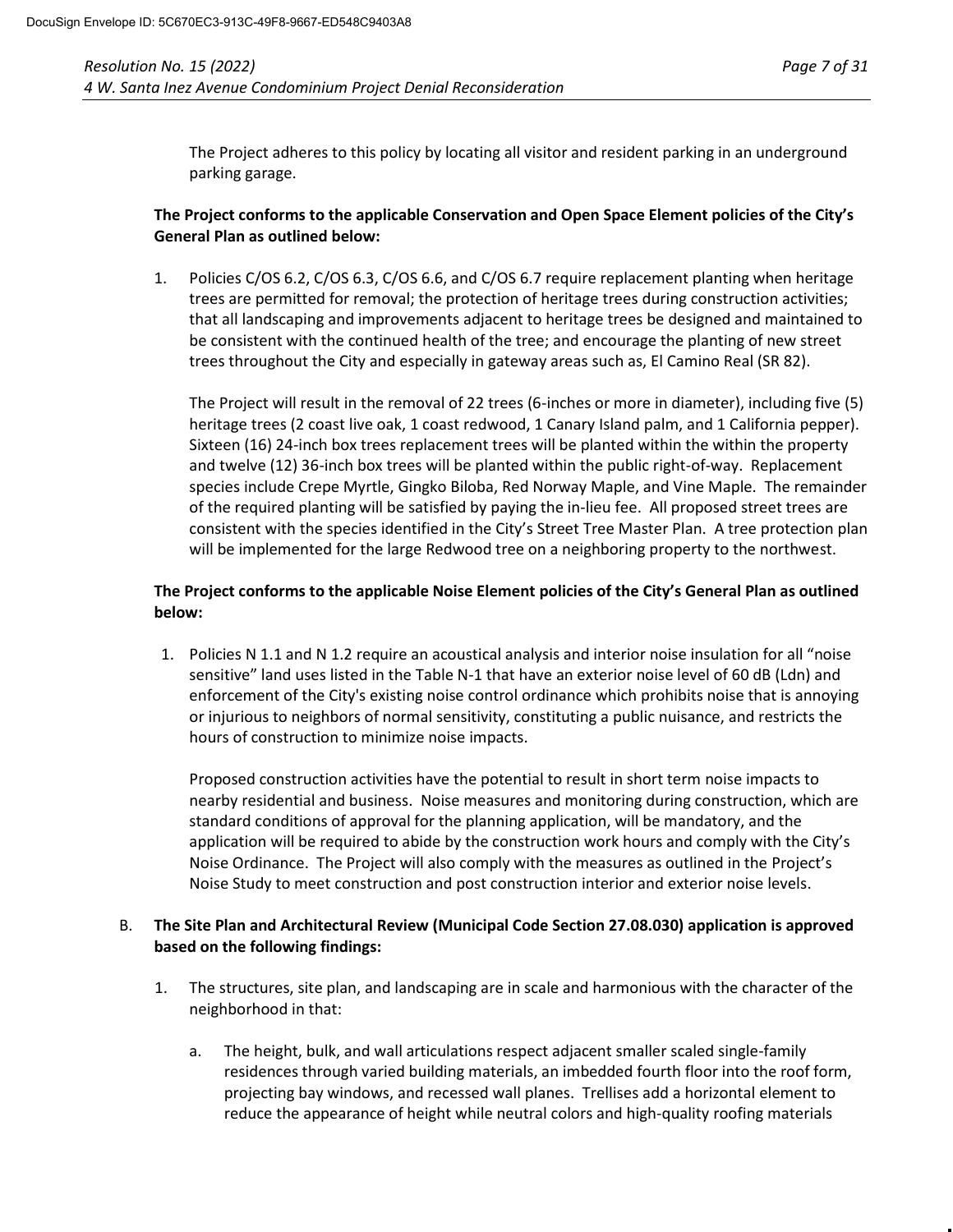create a cohesive appearance and compatibility with the surrounding structures. Varying heights and massing provide a transition between high density residential uses along North El Camino Real to the south and east and single-family residential uses to the north and west.

- b. The design of the building and use of high-quality stucco and board and batten horizontal wood siding respect the character of the surrounding neighborhood. The craftsman inspired architectural style respects the traditional homes found within the immediate neighborhood and utilizes a design approach that combines newer construction with an established neighborhood.
- c. The Project clearly establishes individual identities to living units and a predominant main entryway to the lobby area. Individual living units relate well to the street by providing traditional walkways leading up to each unit entrance from the street.
- d. Pedestrian improvements create a walkable and inviting pedestrian realm along North El Camino Real consistent with the City's guidelines and policies relating to sidewalks. Twelve proposed street trees along all frontages (Engle Road, El Camino Real, West Santa Inez Avenue) enhance the pedestrian experience while creating a buffer between the street and building. The widened sidewalks create a safe environment where pedestrians can fully utilize the public right-of-way.
- 2. The Project will not be detrimental to the harmonious and orderly growth of the City in that:
	- a. The Project is consistent with all objective standards contained in the General Plan, Municipal Code and Multi-Family Dwelling Design Guidelines.
	- b. The Project satisfies the Zoning Code standards for density, height, floor area, building setbacks, parcel coverage, vehicular parking, and bicycle parking.
- 3. The Project will not impair the desirability of investment or occupation in the vicinity, and otherwise is in the best interests of the public health, safety, or welfare in that:
	- a. The 10-unit condominium building will provide a net benefit to the community and surrounding area by providing additional housing that is in close proximity to highway access, public transit, and bicycle and pedestrian infrastructure.
	- b. The Project will increase the desirability of the vicinity as the property owner's investment in the site represents an improvement to what currently exists.
	- c. The Project will be constructed in compliance with all building codes, fire codes, and the City's building security code.
- 4. The Project meets all applicable standards as adopted by the Planning Commission and City Council, conforms with the General Plan, and will correct any violations of the zoning ordinance, building code, or other municipal codes that exist on the site.
	- a. The Project meets the development standards of the R4 zoning district with respect to density, setbacks, floor area, building height, and vehicular parking and bicycle parking.
	- b. The Project complies with the recommendations of the City's Design Review consultant, as conditioned.
- 5. The Project will not adversely affect matters regarding police protection, crime prevention, and security in that the buildings, paths of travel, and parking facilities will be required to conform to the City's current Security Ordinance through Conditions of Approval.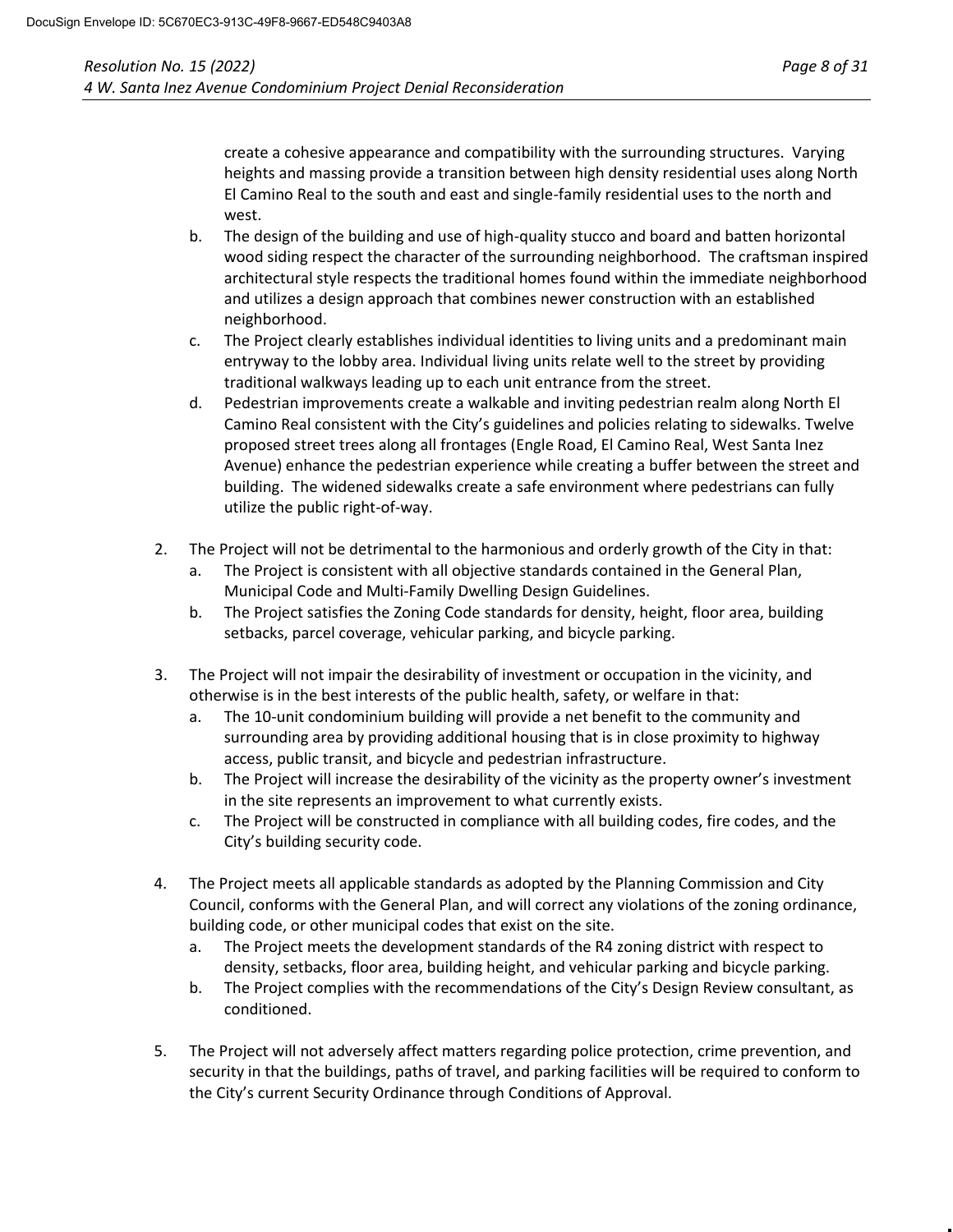# C. **The Site Development Planning Application (Municipal Code Section 23.40.040) for the removal of major vegetation is approved based on the following findings:**

- 1. The Project will result in the removal of twenty-two (22) trees (6-inches or more in diameter), including five (5) heritage trees (2 coast live oaks, 1 coast redwood, 1 Canary Island palm, and 1 California pepper). The removal of these trees is necessary to accommodate the development of the proposed project. All trees will be removed and replaced with appropriate landscaping to both enhance the site and create necessary buffers between surrounding properties. Sixteen (16) new trees will be planted within the property as well as twelve (12) new street trees within the public right-of-way for a total of twenty-eight (28) trees and a total Landscape Unit (LU) value of 68. The required LU value for the replacement of the trees to be removed is 151.5. A standard condition of approval has been included to address the tree removal and replanting requirements, and payment of any required tree removal in-lieu fees at the current rate established in the annual Comprehensive Fee Schedule.
- D. **The Vesting Tentative Map (Municipal Code Section 26.48.060) for the merger of two parcels to create one 10,763 square-foot parcel and the creation of a 10-unit condominium building and associated common area are approved based on the following findings:**
	- 1. The proposed map is consistent with applicable general and specific plans in that the Property is designated for high density multi-family and the project meets the R4 (Multiple Family High Density) zoning development standards and general plan policies.
	- 2. The design and improvement of the proposed subdivision is consistent with the General Plan in that it meets all zoning standards for R4 High Density Multi-Family land uses.
	- 3. The site is physically suitable for the proposed development in that the Property is flat and all potential environmental impacts are not significant. The Property can be adequately served by all required utilities and public services.
	- 4. The site is physically suitable for the proposed density of the development in that the proposed floor area ratio 0.97 does not exceed the maximum ratio of 1.5.
	- 5. The design of the development will not cause substantial environmental impact nor injure fish or wildlife in their habitat in that the project site is located in urbanized areas.
	- 6. The design of the subdivision or type of improvements is not likely to cause serious public health problems in that City's ordinances reduce potential air quality and noise impacts during construction, and the project will also contribute to public improvements to roadways and public facilities and will otherwise not constrain the delivery of public services.
	- 7. The design of the Project will not conflict with easements because the building envelope and major site improvements will not obstruct or be located on such easements to create a conflict.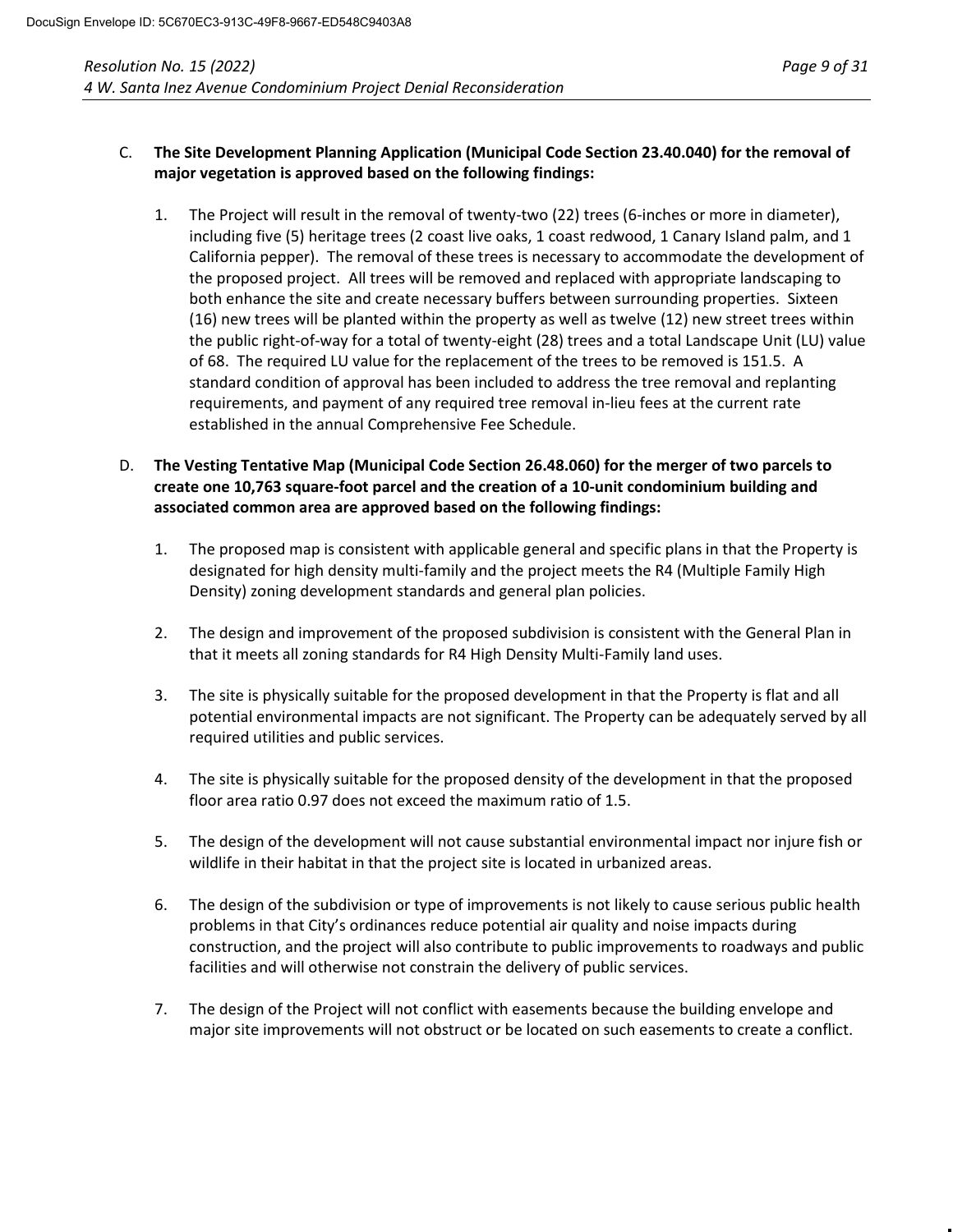# **EXHIBIT B**

## **CITY OF SAN MATEO PLANNING APPLICATION** CONDITIONS OF APPROVAL PA-2015-104, 4 W. SANTA INEZ AVE. CONDOS (SPAR + SDPA + VESTING TENTATIVE MAP)

# 4 W SANTA INEZ AVE, SAN MATEO, CA 94402-1222; 1 ENGLE RD, SAN MATEO, CA 94402-1143 PARCEL # 032075100, 032075010 AS APPROVED BY THE CITY COUNCIL ON FEBRUARY 7, 2022

The following conditions of approval apply to the project referenced above. The conditions of approval are grouped under specific headings that relate to the timing of required compliance. Additional language within a condition may further define the timing of required compliance.

**The following conditions shall be addressed on the construction plans submitted for any DEMOLITION PERMIT, BUILDING PERMIT, or SITE DEVELOPMENT PERMIT, and shall be satisfied prior to issuance of whichever permit is issued first, or if another deadline is specified in a condition, at that time**

# **Building Division (PA)**

- 1. PRE-CONSTRUCTION CONFERENCE FOR LARGE PROJECTS- A pre-construction conference shall be held at a time and location agreed upon by the City and applicant for the purpose of reviewing Conditions of Approval and construction-site procedures. The applicant shall be represented by his design and construction staff, which include any subcontractors. Departments administering conditions of approval for the project will represent the City. This meeting shall be held prior to issuance of the Demolition Permit, Building Permit or Site Development Permit, and shall be satisfied prior to issuance of whichever permit is issued first. (BUILDING)
- 2. DEMOLITION Demolition permit(s) shall be issued in accordance with Section 23.06.100 of the San Mateo Municipal Code. Safeguards during construction shall be provided in accordance with Chapter 33 of the California Building Code. Prior to the permit issuance, a completed Worksheet/Application and a Demolition Plan must be submitted and approved by the Building Official. This form is available at the Building Division Counter. (BUILDING)
- 3. CALIFORNIA BUILDING CODE. The project shall be designed to conform with the current California Building Code.
- 4. CALGREEN The building shall be designed to include the green building measures specified in the current California Green Building Standards Code. (BUILDING)
- 5. SHORING/SCAFFOLDING A separate building permit shall be required for all shoring and scaffolding work. Shoring/scaffolding plans, calculations, etc., shall be reviewed and approved by Building Division.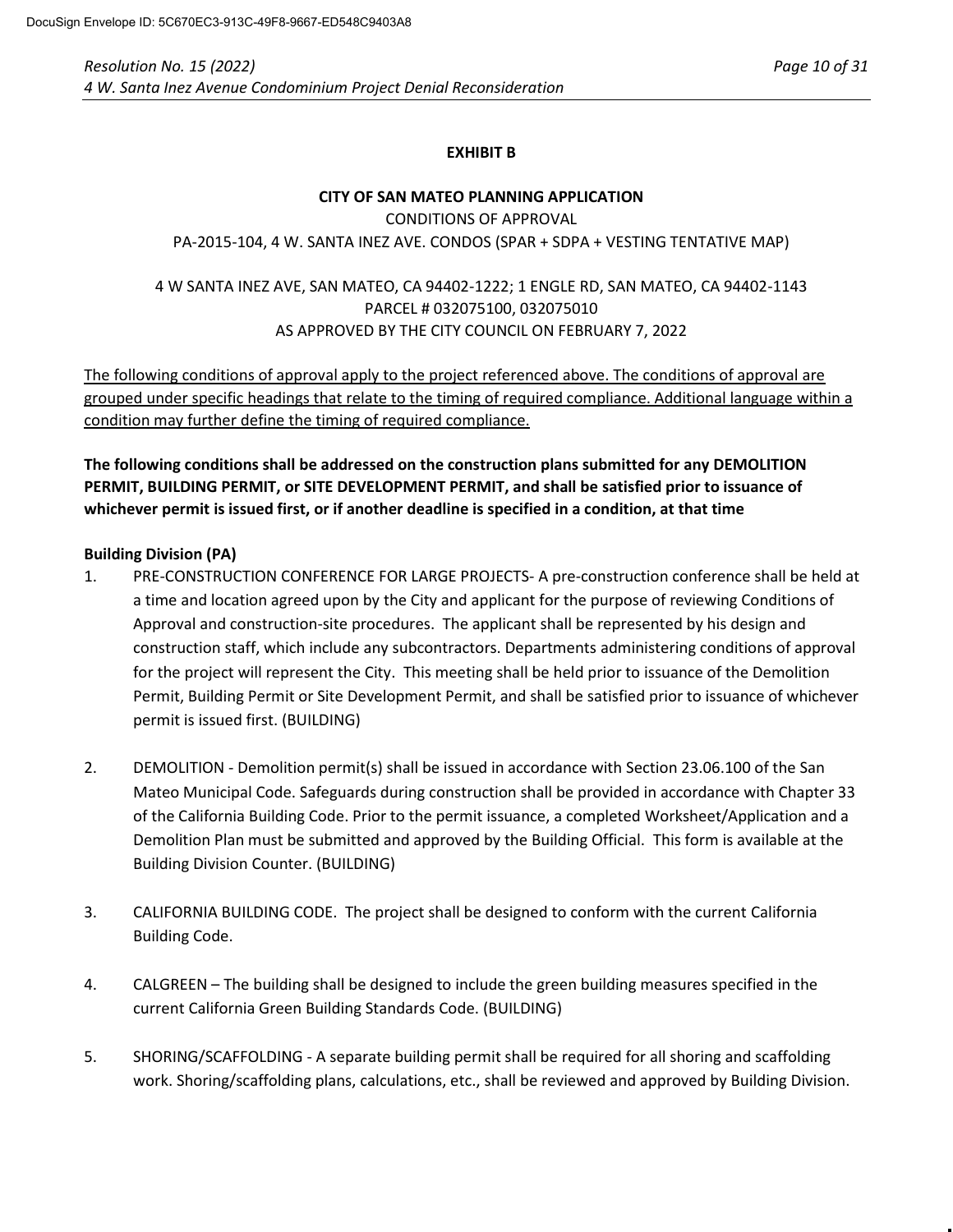The applicant must obtain an encroachment permit from the Public Works Department for scaffolding erectedwithin the public right-of-way. (BUILDING)

- 6. SITE SURVEY The applicant shall provide a site survey of entire parcel stamped and signed by a Land Surveyor licensed by the State of California. The survey shall include, but not be limited to, the following: location and dimensions of propertyline, location of streets and easements, existing buildings, topographic contour lines, trees/landscape, miscellaneous structures, etc. The purpose of the site survey is to accurately verify compliance with items such as setback dimensions, heights of buildings from established contours, compliance with heritage tree ordinance, etc. (BUILDING)
- 7. SOILS REPORT The applicant shall provide a stamped, signed, and dated soil investigation report containing design recommendations to the Building Official.The classification shall be based on observation and any necessary tests of materials disclosed by boring or excavations made in appropriate locations. Additional studies may be necessary to evaluate soil strength, the effect of moisture variation on soil-bearing capacity, compressibility, liquefaction, seismically induced soil liquefaction, soil instability, and expansiveness. Additionally, the applicant shall submit a stamped, signed, and dated letter fromthe Geotechnical Engineer or Civil Engineer who prepared the soil investigation stating the following:
	- a. The plans and specifications substantially conform to the recommendations inthe soil investigation.
	- b. The Geotechnical Engineer or Civil Engineer who prepared the soil investigationhas been retained to provide soil site observation and provide periodic and final reports to the City of San Mateo.
	- c. Prior to final inspection for any building or structure, the Geotechnical Engineer orCivil Engineer who prepared the soil investigation shall issue a final report stating the completed pad, foundation, finish grading and associated site work substantially conform to the approved plans, specifications and investigations. (BUILDING)

# **Fire Department – San Mateo Consolidated (PA)**

- 8. FIRE ASSEMBLIES AND APPLIANCES: The final location of fire service backflow preventors, fire department connections and the juncture of fire service lines to the water main grid shall be approved by fire and documented on the Fire Sprinkler plans. (FIRE)
- 9. FIRE ALARM SYSTEM: Install a fire alarm system per CFC Chapter 9 and complying with local amendments. Submit under separate fire plan check and permit. Use installation standard NFPA 72. (FIRE)
- 10. COMBINATION SPRINKLER/STANDPIPE: Install a combination fire sprinkler/standpipe system on each level with 2½" x 1½" reducer caps. Submit under separate fire plan check and permit. Use installation standard NFPA 14 andlocal amendments. (FIRE)
- 11. ELECTRICAL POWER DISCONNECTING MEANS: Provide a key switch to disconnect (shunt) the building electrical power by Fire Department personnel. Contact the Bureau of Fire Protection and Life Safety to coordinate the exact location for such devices. (FIRE)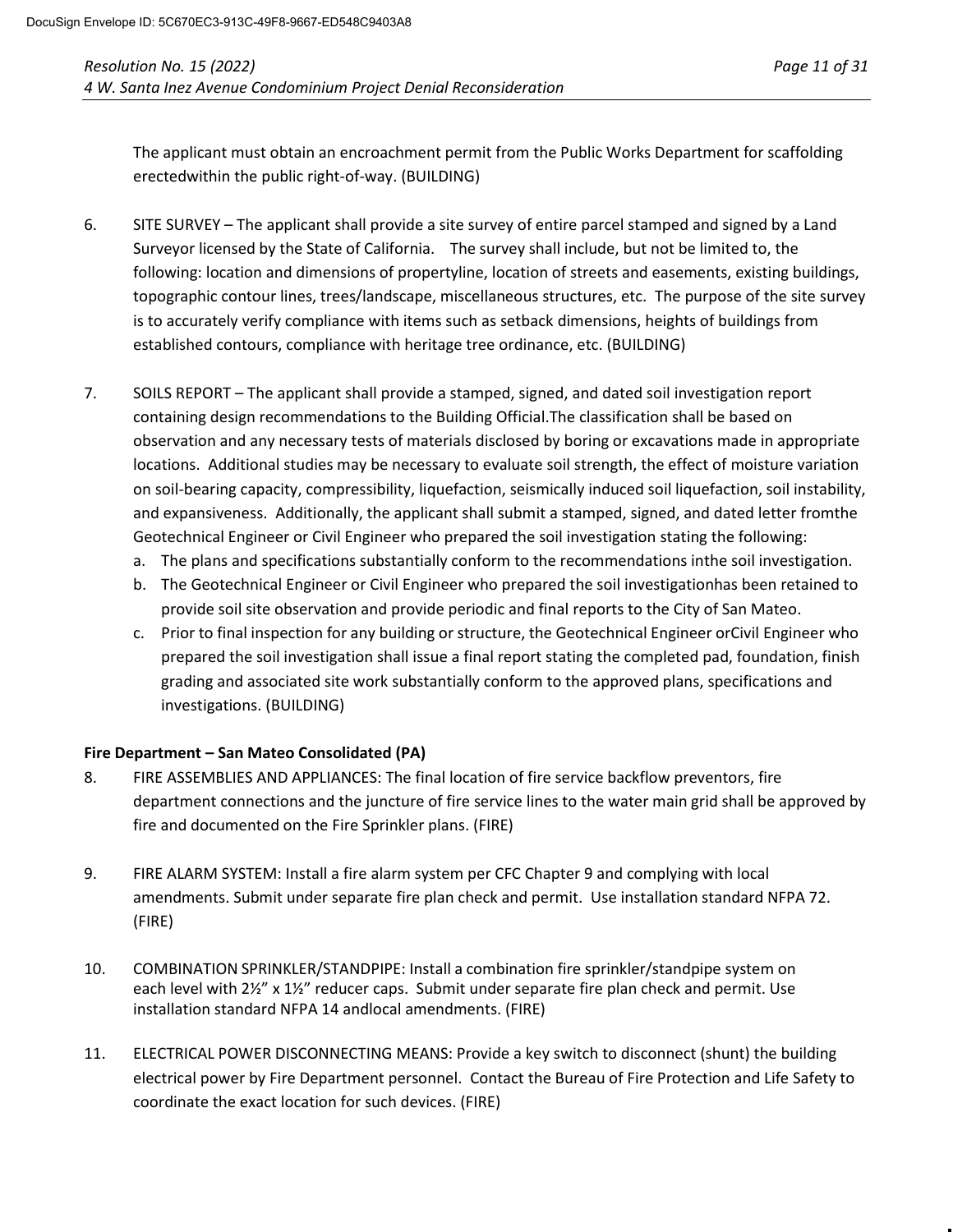#### **Planning Division (PA)**

- 12. CONFORMANCE WITH APPROVED PLANNING APPLICATION All building permit drawings and subsequent construction shall substantially conform with the approved planning application, including: drawings, materials samples, building colors, and other items submitted as part of the approved planning application. Documentation of any changes to the approved Planning Application plan set shall be provided at the time of Building Permit submittal. Any proposed modifications to the approved planning application must be reviewed by the Planning Manager or Zoning Administrator. Modifications to Building Permit plans must be approved prior to construction of the modified improvements. The Planning Manager or Zoning Administrator shall determine whether the proposed modifications substantially conform with the approved planning application, or whether a new planning application must be submitted to permit the proposed project modifications. A new planning application shall be subject to review by the Zoning Administrator, Planning Commission, or City Council, with the level of review dependent upon the significance of the modification. (PLANNING)
- 13. VECTOR CONTROL PLAN Prior to the issuance of a Site Development Permit or demolition building permit, whichever is issued first, the applicant shall implement and conform to, upon review and approval by the Zoning Administrator, a plan for the control and removal of rodents and other pests to prevent infestation of adjacent land uses and surrounding neighborhoods. This plan shall include pest control measures required during all phases of construction, and also for a period of six months after the completion of construction. (PLANNING)
- 14. LOCATION AND FULL SCREENING OF ABOVE GROUND UTILITIES, EQUIPMENT, AND DEVICES INCLUDING TRANSFORMERS AND BACK FLOW PREVENTORS - All ground level utilities, equipment, and other project related operational/utility devices ("Items") shall be shown on the building permit plans, consistent with the approved planning application plans. All Items shall be fully screened on all four sides from public view by a solid wall or solid wood fence that complies with San Mateo Municipal Code Chapter 27.84 Fences, Trees and Hedges. Landscaping in the form of densely planted tall shrubs may be utilized where placement of a fence is infeasible, subject to review and determination by the Zoning Administrator in the field. These Items shall be setback as far as feasible from street frontages and shall be fully screened with landscaping or other screening material. The building permit plans shall show the location and screening of these items and this condition shall be shall be addressed on the construction plans submitted for any demolition permit, building permit, or site development permit and shall be satisfied prior to issuance of whichever permit is issued first; however; the final location and required screening of all Items shall be reviewed and approved by the Zoning Administrator prior to release of utilities, final inspection, or issuance of a certificate of occupancy, whichever occurs first (PLANNING)
- 15. PAYMENT OF OUTSTANDING PLANNING APPLICATION FEES The applicant shall pay any outstanding planning application fees prior to the issuance of the first building permit. (PLANNING)
- 16. RECORDATION OF CONDITIONS OF APPROVAL The applicant shall record the final approved planning application conditions of approval document at the San Mateo County Recorder's Office. The applicant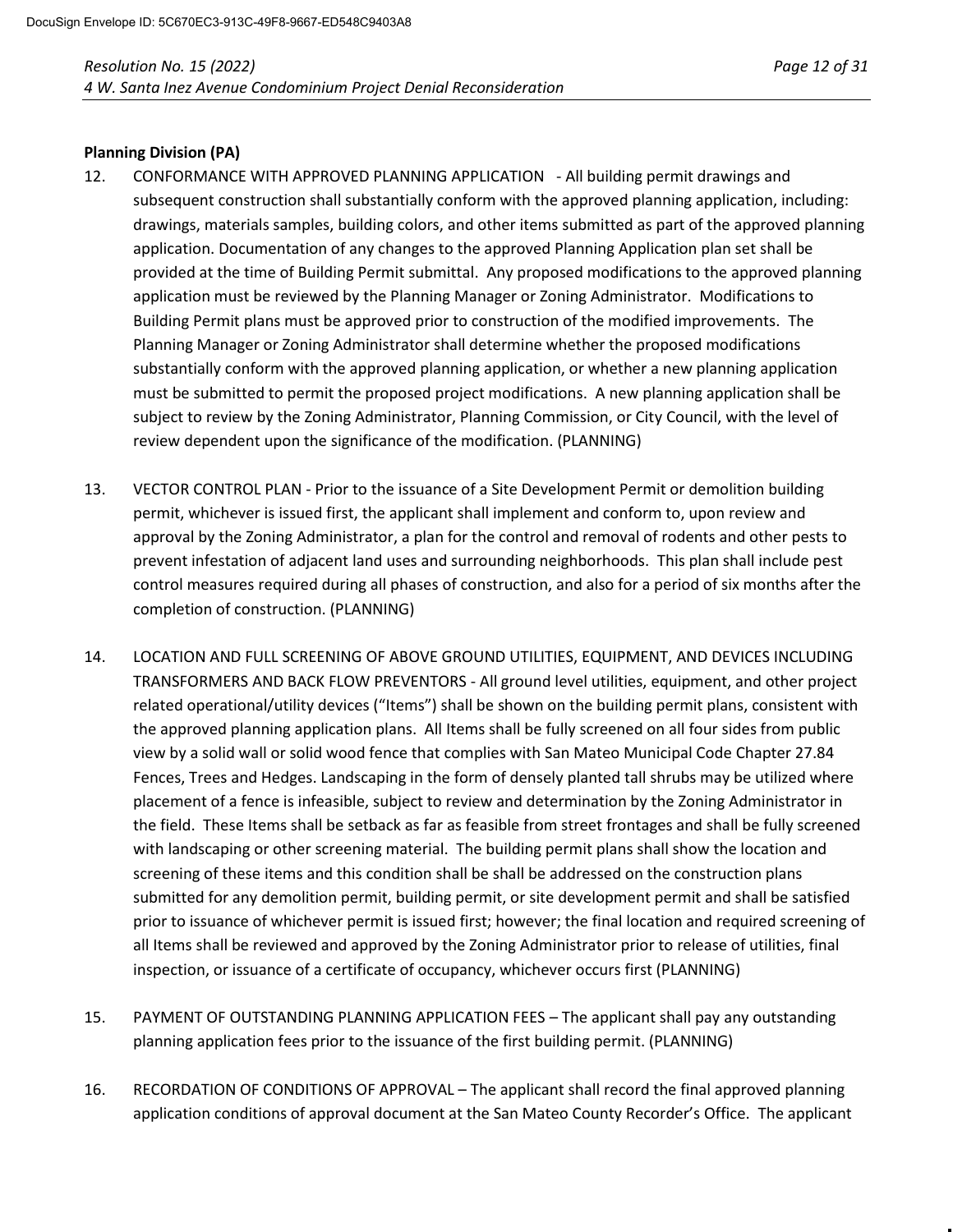shall submit proof of recordation in the form of a recorded document that includes a confirmation sticker with the recordation evidence. This document shall be recorded prior to the issuance of the demolition permit, building permit, or site development permit, and shall be satisfied prior to issuance of whichever permit is issued first. (PLANNING)

- 17. RECYCLING COLLECTION AREA REQUIREMENTS–The applicant shall be required to provide and maintain recycling collection areas on the property in accordance with City regulations and standards (Municipal Code §27.86) in effect at the time the vesting tentative map application was deemed complete, as approved by City staff in 2017 and as approved by Recology. The design, location, size, and number of recycling collection areas approved as part of this planning application shall remain as approved in the planning application as long as the use occupies the property, unless an alternate location is authorized by the Chief of Planning and/or Zoning Administrator. (PLANNING
- 18. PROOF OF LIABILITY INSURANCE The applicant shall provide the City and adjacent neighbors at 12 West Santa Inez Avenue and 15 Engle Road with proof of commercial general liability and owner's and contractor's liability insurance of at least one million dollars (\$1,000,000) per occurrence and two million dollars (\$2,000,000) aggregate for potential damage caused by construction activities.

The contractor will provide the City and the adjacent neighbors at 12 West Santa Inez Avenue and 15 Engle Road proof of commercial general liability insurance of at least one million dollars (\$1,000,000) per occurrence and two million dollars (\$2,000,000) aggregate for potential damage caused by construction activities. (PLANNING)

- 19. CONDITIONS OF APPROVAL Final plans shall include all Conditions of Approval beginning on sheet 2 of the plans. (PLANNING)
- 20. TENANT RELOCATION ASSISTANCE Relocation assistance shall be provided to the existing tenant(s) occupying each unit to be demolished at the time the subject planning application is filed, consistent with San Mateo Municipal CodeSection 27.02.180 and state law.

The Planning Division shall be given notice of the initiation of tenant relocation process, and shall be provided written verification of all compliance with all requirements of this condition. All relocation assistance shall be paid prior to the issuance of the Building Permit for demolition of the existing residential building(s). (PLANNING)

- 21. MECHANICAL VENTILATION All mechanical ventilation for subterranean garages shall be incorporated into the building architecture, structure, or landscape areas as delineated on the approved planning application drawings. (PLANNING)
- 22. PARKING The applicant shall provide a minimum of twenty-one (21) parking spaces on-site. Provided that the applicant continues to satisfy the minimum number of required spaces and the parking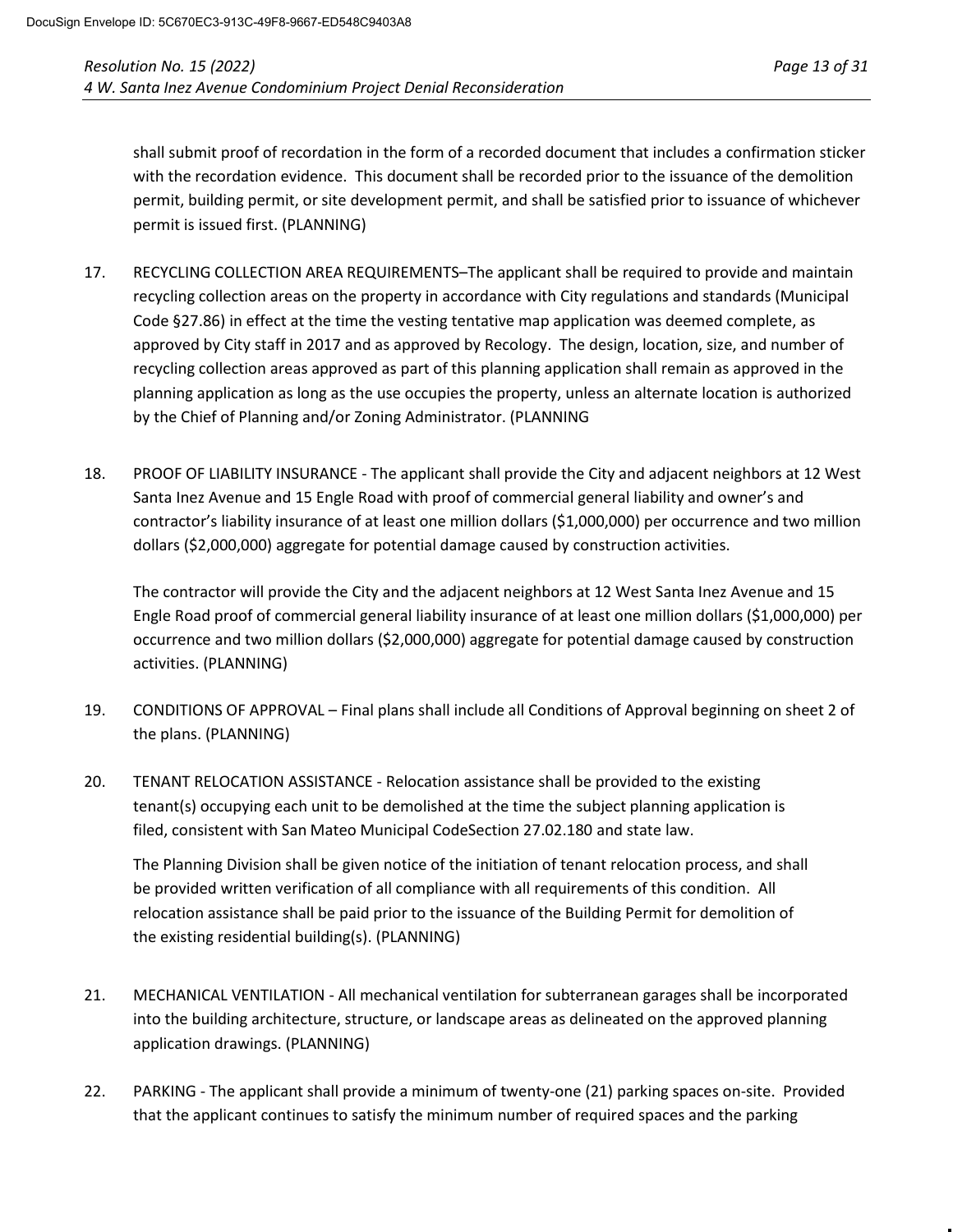standards as required by Chapter 27.64 (Off-Steet Parking and Loading) of the San Mateo Municipal Code, a reduction in the number of on-site parking spaces shall be considered a minor modification and shall not be subject to a public hearing.

- 23. CONFORMANCE WITH AUTOMATED MECHANICAL PARKING STANDARDS Prior to issuance of a building permit, any proposed mechanical parking system shall either conform with the City's "Standard Drawings and Specifications" document for off-street parking in effect in 2017, or the current "Standard Drawings and Specification", adopted via Resolution by the City Council on January 3, 2022, for off-street parking document which includes objective and performance standards for mechanical and automated parking systems.
- 24. INTERIOR NOISE LEVELS The project shall comply with the City's Noise Goals as enumerated in the Noise Element of the General Plan. The applicant shall provide an acoustical analysis, by a licensed acoustical consultant, which shall contain recommendations to ensure the secondary unit's interior LDN levels not to exceed 45dB as established in the General Plan. A copy of the acoustical analysis shall be submitted as part of the building permit drawings for this project. The applicant shall submit a letter prepared by the person/firm who prepared the acoustical analysis for the project, verifying that all recommendations contained in the analysis have been incorporated into the construction of the project. The letter shall also verify that the project will comply with the noise requirements contained In the City's General Plan. (PLANNING)
- 25. PALEONTOLOGICAL RESOURCES–- Should any potentially unique paleontological resources (fossils) be encountered during development activities, work shall be halted immediately within 50 feet of the discovery. The applicant shall immediately notify the Planning Division, and shall be responsible for retaining the services of a qualified paleontologist to determine the significance of the discovery. The paleontologist shall evaluate the uniqueness of the find, and prepare a written report documenting the find and recommending further courses of action. Based on the significance of the discovery, the actions may include avoidance, preservation in place, excavation, documentation, recovery, or other appropriate measures as determined by the paleontologist. (PLANNING)
- 26. SITE DEVELOPMENT PERMIT FOR REMOVAL OF TREES AND TREE REPLACEMENT/IN LIEU FEES–- The applicant shall obtain a Site Development Permit from the Planning Division for removal of existing trees with a diameter of 6 inches or larger, prior to the issuance of a Site Development Permit or demolition building permit, whichever is issued first. The applicant shall plant trees on the project site equivalent to the Landscape Unit (LU) value of trees to be removed or pay a fee in lieu of planting trees at the rate established in the annual Comprehensive Fee Schedule. (PLANNING)
- 27. HERITAGE TREE PROTECTION–- The applicant shall protect all heritage trees designated to remain from damage during construction. Tree protection shall comply with all provisions of the Heritage Tree Ordinance, approved Tree Protection Plan contained in the approved project arborist's report, and any requirements imposed by the City. The following tree protection measures shall be shown on building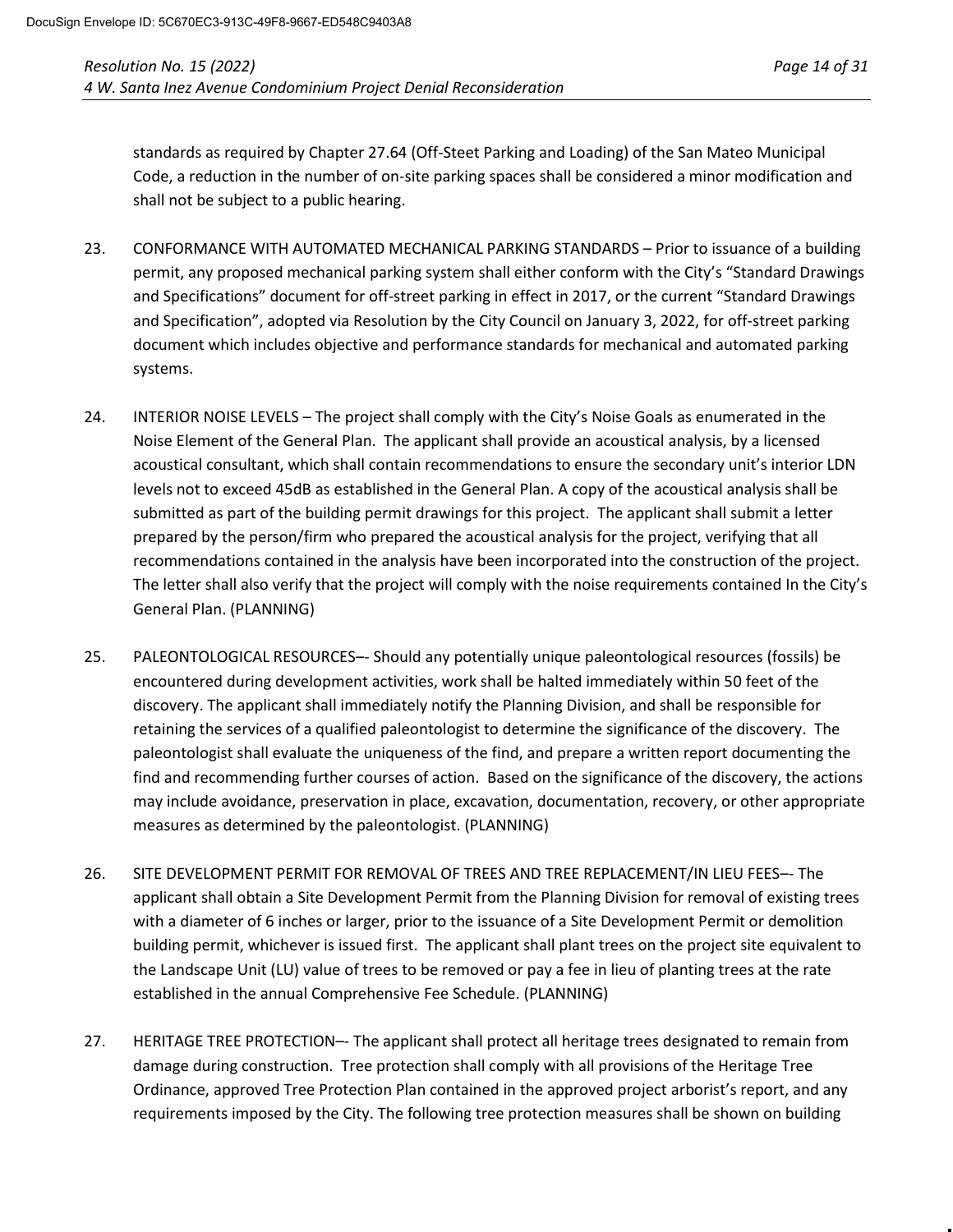permit drawings:

- a. All recommendations for tree protection contained in the approved Tree Protection Plan contained in the approved project arborist's report, and/or additional requirements imposed by the City.
- b. Protective fencing shall be located at the drip line of existing major vegetation to remain. This protective fencing shall be constructed of solid wood, chain link, or other solid materials subject to approval of the Zoning Administrator.
- c. In addition, the following requirements shall be complied with at all times during construction:
	- 1. Oil, gas, chemicals, or construction materials shall not be stored within the drip line of trees that are designated to be preserved.
	- 2. Signs, wires, or other types of obstructions shall not be attached to trees.
	- 3. Trenching under the drip line of trees is to be avoided. If trenching is necessary, trenches are to be hand dug and major roots retained.
	- 4. Correct Appendix E, Tree Protection Plan Root Protection, third paragraph. Specify that the "equipment" used to scrape the ground shall be hand-held equipment only. Pneumatic equipment, such as an Air Spade, an Air Knife or a clay spade are acceptable as hand-held equipment. Electrically powered equipment such as a rotary hammer with a clay spade attachment is also acceptable as hand-held equipment.

All tree protection measures shall be constructed prior to issuance of a grading permit, demolition permit, or building permit. The Project Arborist shall submit a letter and photos to the Project Planner verifying that all tree protection measures are properly implemented prior to the issuance of the first building permit.

With the consent and approval of the adjacent property owner, the applicant shall provide a tree protection plan that will be implemented for the large Redwood tree on a neighboring property to the northwest. The applicant shall maintain all tree protection measures and removed said measures from the adjacent property prior to building permit final. (PLANNING)

28. CRACK SURVEY – The applicant shall obtain a crack survey to determine the location and extent of existing cracks at neighboring properties. The crack survey shall include both interior and exterior locations for adjacent properties including 12 West Santa Inez Avenue and 15 Engle Road. The applicant shall propose a crack survey methodology in accordance with industry standards for the approval of the Community Development Director or designee. The applicant shall notify both property owners to set up individual appointments to examine properties per the approved crack survey methodology. If a property owner denies permission to prepare the survey, the applicant shall not be required to do a survey of that property. The applicant shall submit a copy of the existing crack survey report to the City and adjacent neighbors at 12 West Santa Inez Avenue and 15 Engle Road prior to issuance of a demolition permit, building permit, or site development permit of which permit is issued first. The applicant shall also obtain a crack survey as outlined above conducted after construction of the superstructure but prior to building permit certificate of occupancy. The applicant shall submit a copy of the post construction crack survey to the adjacent property owners and the City. The City shall keep a copy of both surveys on file for informational purposes only. (BUILDING)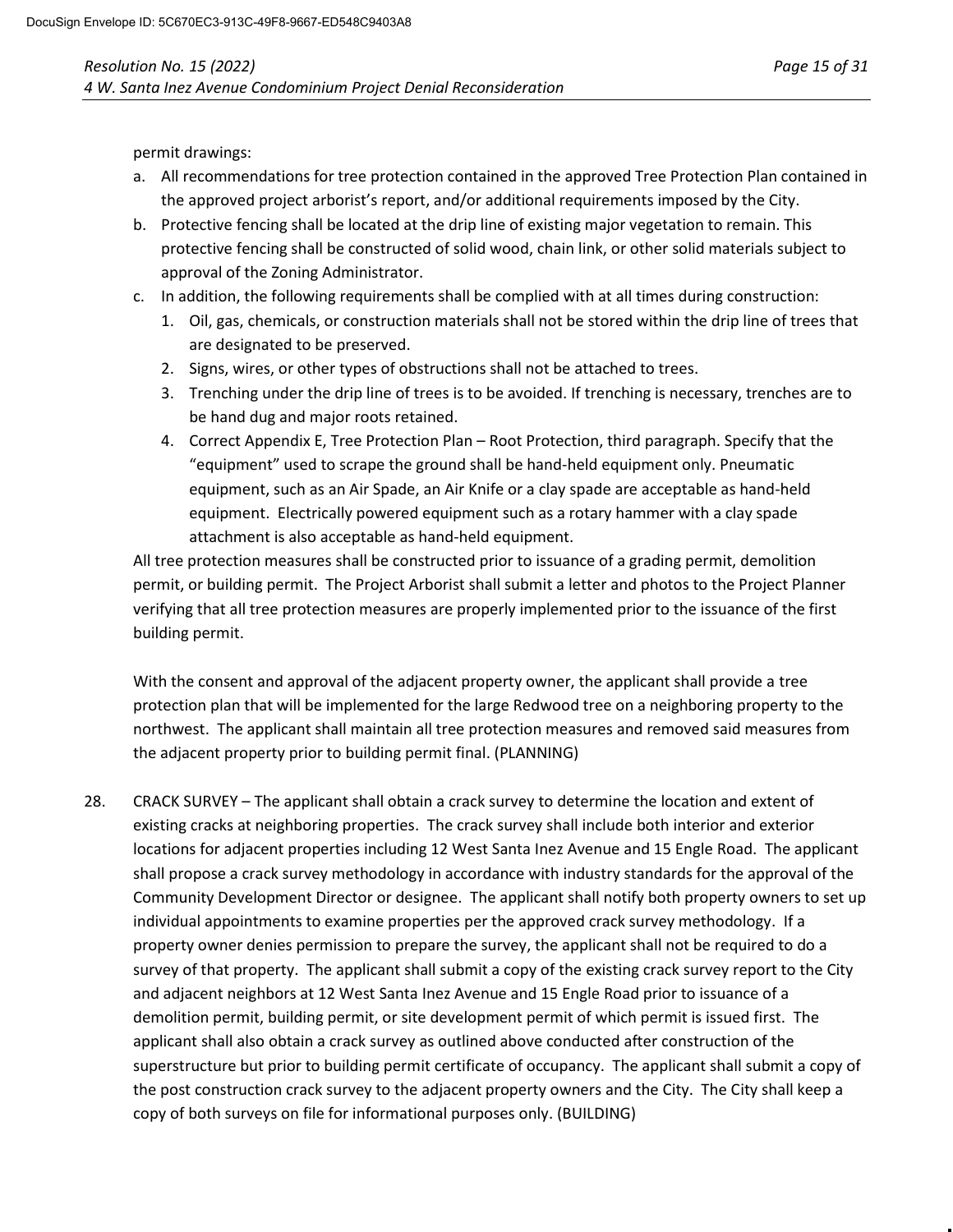- 29. WEST ELEVATION WINDOWS Building permits plans shall be revised to change all upper-story windows above the first floor on the west elevation with a sill height of less than 4feet 10-inches, to have obscure glass in the lower sash below 4 feet 10 inches. Sliding windows shall have divided lights and obscure glass on the lower panes below 4 feet 10 inches. Final window designs shall be subject to review and approval of the Zoning Administrator. (PLANNING)
- 30. LANDSCAPE IMPROVEMENTS All landscape plans shall comply with Chapter 27.71 of the Municipal Code. In addition, the following items shall be shown on project plans:
	- a. All planting areas located within or adjacent to open parking areas containing five (5) or more parking spaces shall provide a six-inch-high vertical concrete curb to protect the planting areas. For parking lots containing less than 5 stalls, this requirement may be met by a concrete wheel stop in front of each diagonal or perpendicular stall plus a minimum six-inch-high concrete curb in other areas or approved equal.
	- b. The applicant shall install twelve (12) 15-gallon or larger English Hawthorn (Engle Road), Hybrid Elm Accolade (El Camino Real), and Gingko Biloba - Male Variety (West Santa Inez) street trees along public streets in accordance with City Standards and the City Street Tree Master Plan. Street trees that are located in sidewalk areas shall be constructed per City Standard Drawings 3-1-847, Tree Planting Details. The applicant and its successors shall irrigate these street trees at all times that the use permitted under this approval occupies the property. A street tree maintenance easement shall be required if the street trees are to be located on private property and no such easement exists. A two-inch (2") depth layer of mulch shall be required in all new planting areas except in areas of turfgrass or annuals.
	- c. The applicant shall provide proof of an agreement with a licensed landscape contractor or General Contractor for a Plant Establishment Maintenance Period consisting of three (3) growing season months (March through October) for all proposed landscape areas. All landscaped areas shall be maintained free of litter, debris and weeds. All plantings shall be permanently maintained in a healthy growing condition and whenever necessary, replaced with equivalent plant materials to ensure continued conformance with approved plans. (PLANNING)

#### **Police Department (PA)**

31. PARKING GARAGE SECURITY FOR RESTRICTED ACCESS GARAGES- The applicant shall restrict access to the parking garage with electrically operated closures to allow passage of motor vehicles. Required visitor parking shall have unrestricted access. The closures, whether overhead, sliding or swinging shall be provided with reopening devices which will function to stop and reopen the closure in case the closure is obstructed when closing. Openings into the garage which are not for vehicular or human passage shall be provided with security grilles or screens. Digital keypads shall be provided to allow for entry by services and emergency services vehicles into the garages at all times. Exterior doors or gates providing access into the secure areas of the parking garage shall remain locked at all times, and shall only be accessible through the use of keys, key fob or remote keyless entry system devices furnished to the building residents. Pedestrian access points exiting out of garage shall also be accessible through the use of keys furnished to the building residents and shall be equipped with self-closing devices. Parking spaces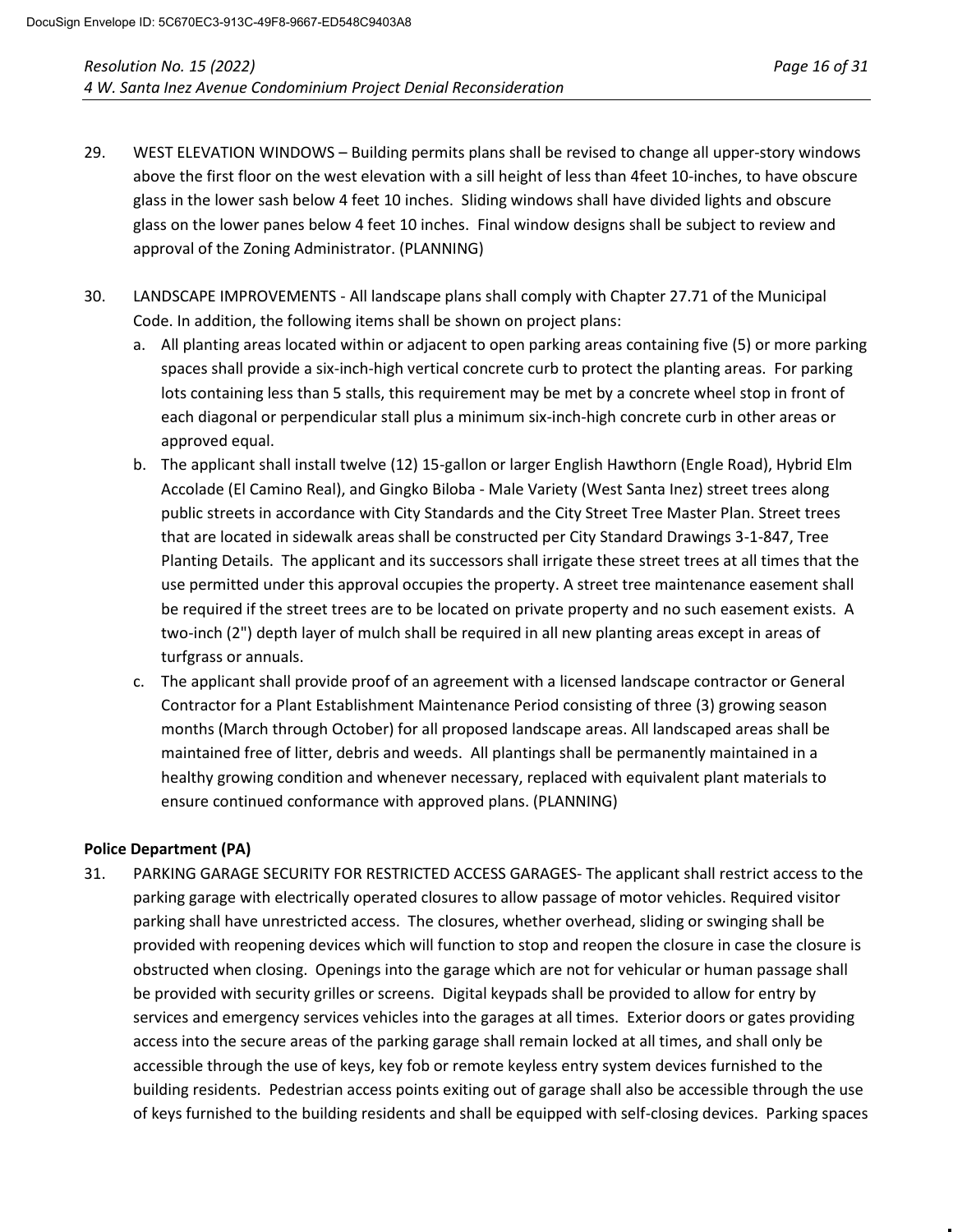shall not be numbered to coincide with interior unit numbers. All storage, maintenance, and trash rooms within parking garages shall have doors which cannot be locked from the inside, and that close and lock quickly and automatically upon exit. Lighting in the parking garage shall be in conformance with the Security Ordinance as it applies to Exterior Lighting and metal halide, or other bright white light source, shall be utilized. No dark areas shall exist inside the parking garage. (POLICE)

- 32. SECURED BUILDING ACCESS BY POLICE DEPARTMENT At the exterior of the main exterior building entrance(s) and parking garage entrance(s) for secured buildings, the applicant shall install telephone entry pads (TEPs). These TEPs must allow the Police Department personnel to access the interior of the building. The TEPs must also be installed at exterior gate locations that lead to secured areas of the site, such as interior courtyards. TEP Placement location is subject to the review and approval of the Chief of Police or his/her designee, prior to the approval of the first building permit for the project. Police code must be provided to the Police Department personnel upon install. (POLICE)
- 33. EXTERIOR SITE LIGHTING STANDARDS- The applicant shall submit a photometric plan in compliance with the Building Security Code "Exterior Security Lighting" (San Mateo Municipal Code Section 23.54.060). The plan shall comply with the requirement of an average of 1 foot-candle with a 4:1 minimum to average ratio and a minimum lighting of 0.3 foot-candle. This lighting standard is applicable to all publicly-accessibly parking lots, driveways, circulation areas, aisles, passageways, recesses, and publiclyaccessible grounds contiguous to all buildings. Private, interior courtyards not accessible to the public are not required to meet this standard. The lighting system shall be so designed as to limit light spill beyond property lines and to shield the light source from view from off site. The photometric plan shall be approved by the Chief of Police or their designee and shall be addressed on the construction plans submitted for any demolition permit, building permit, or site development permit and shall be satisfied prior to issuance of whichever permit is issued first. Any subsequent building permits that include any site lighting shall also meet these requirements. (POLICE)
- 34. BUILDING SECURITY CODE COMPLIANCE The project plans shall comply with the City's Building Security Code (San Mateo Municipal Code Chapter 23.54). (POLICE)

# **Public Works Department (PA)**

35. DRAINAGE – Drainage designed into landscaping with the purpose of reducing volume or improving quality of runoff from the site shall be implemented, to extent feasible, subject to the approval of the City Engineer. Where necessary, sidewalk drains per City Standard Drawing 3-1-120 shall be provided to direct the water under the sidewalk and through the curb. No increase to the peak discharge shall be permitted downstream. In addition, discharge must conform to any non-point source permit issued by the Regional Water Quality Control Board. Drainage improvements made on-site shall conform to standard engineering practices and shall not allow any site drainage to impact adjacent properties. All drainage capacity calculations shall be performed by a licensed Civil Engineer, whose signed engineer's stamp shall appear on the calculations sheets, and shall be submitted to the City for review and approval with the project civil plans. The applicant shall install flow through planters to meet the Municipal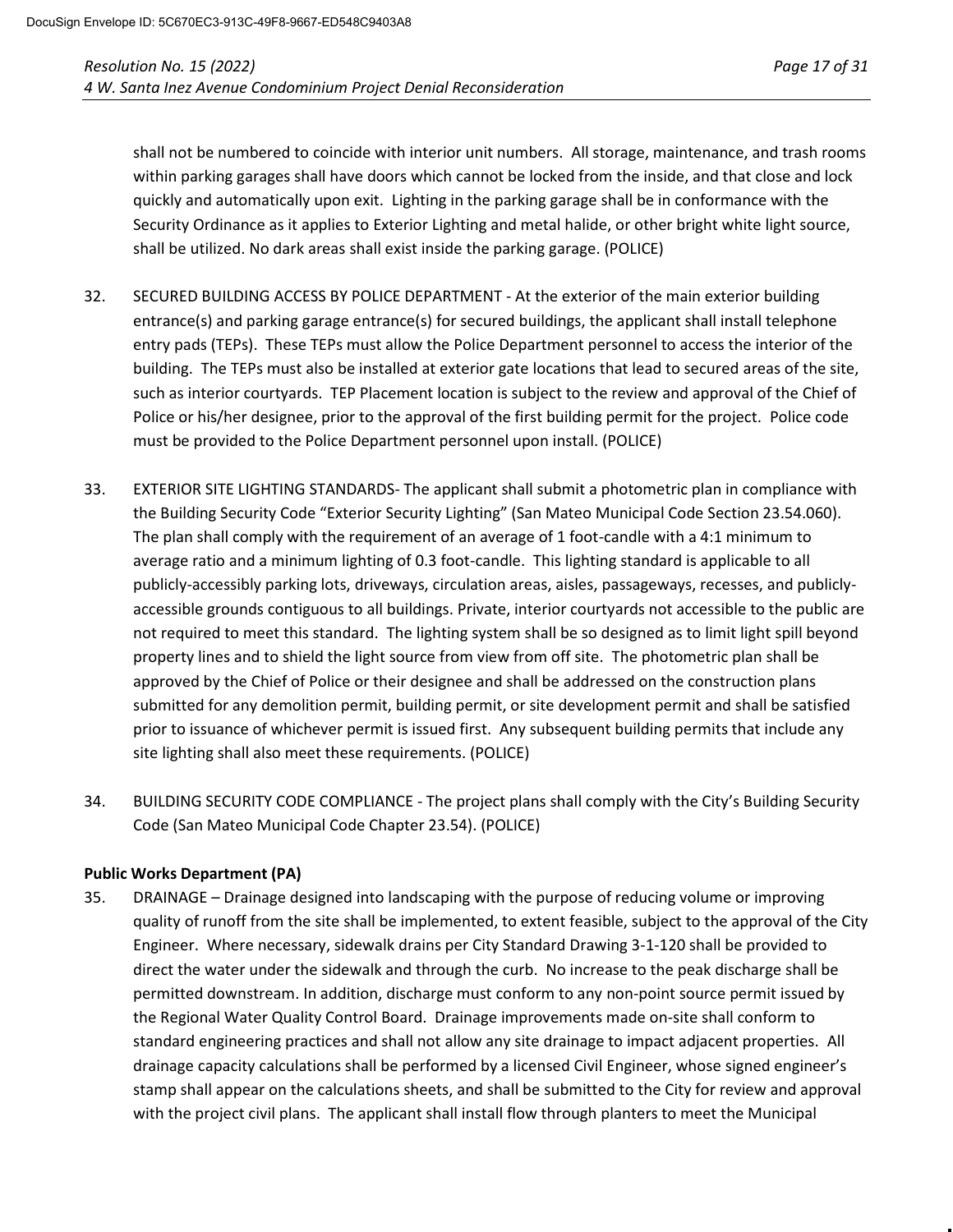Regional Permit (MRP) C.3 requirements. For projects that include permanent structural controls for water quality protection, the O&M (operation and maintenance) procedures for such control features shall be submitted for review and approval prior to occupancy and specify the owner's responsibility to ensure their ongoing effective operation and maintenance. Such O&M responsibility requirements shall be recorded on the property deed. (PUBLIC WORKS)

- 36. POLYCHLORINATED BIPHENYLS (PCB) SCREENING ASSESSMENT FORM As per Stormwater Municipal Regional Permit requirements and San Mateo Municipal Code Chapter 7.39, Demolition Permit Applicants shall complete the PCBs Screening Assessment Form located below: The Form shall be reviewed and approved by the Director of Public Works or his/her designee. <https://www.cityofsanmateo.org/160/Demolition-Requirements>
- 37. TRASH CAPTURE DEVICES Install trash capture devices in storm drain systems that lead directly to the off-site storm drain system or outfall. Devices shall be approved by the Director of Public Works or designee. Trash capture devices are required on site consistent with the State Water Resources Control Board definition of Full Capture System. All on-site trash capture devices shall be cleaned routinely and maintained by the property owner per the Stormwater Treatment Facilities Maintenance Agreement. The building permit plans for the superstructure shall show trash capture devices. (PUBLIC WORKS).
- 38. CHARGES FOR PUBLIC WORKS SERVICES Prior to plan checking, the applicant shall deposit with the Public Works Director or designee, funds to pay for, at the adopted rate, all engineering, inspection and survey services that may be required during plan check and construction of the project. The amount of the deposit shall be \$10,000.00. Public Works plan checking of the plans submitted with the building permit plans cannot proceed until the deposit is submitted. The applicant shall be required to increase the deposit, or be billed monthly at the discretion of the City, for any costs in excess of the deposit. If billed monthly, invoices shall not become delinquent (must be paid within 30 days of receipt). Prior to final occupancy the bill shall be paid in full. The City will refund any portion of the deposit not utilized. (PUBLIC WORKS)
- 39. UNDERGROUND UTILITIES The applicant must install all new, and upgraded, utility service, including telephone, electric power, and other communications lines underground to the building in accordance with City of San Mateo Municipal Code 26.32.020. (PUBLIC WORKS)
- 40. FINAL MAP The applicant shall have a final map, prepared by a person authorized to practice land surveying in California, delineating all parcels created or deleted and all changes in lot lines in conformance with San Mateo Municipal Code Chapter 26.52.

The final subdivision map shall be approved by the Department of Public Works prior to City Council approval and recorded by the County Recorder's Office prior to the first building permit. A map guarantee shall be submitted to the City, by the applicant's title company, prior to release of the map to the title company for recordation.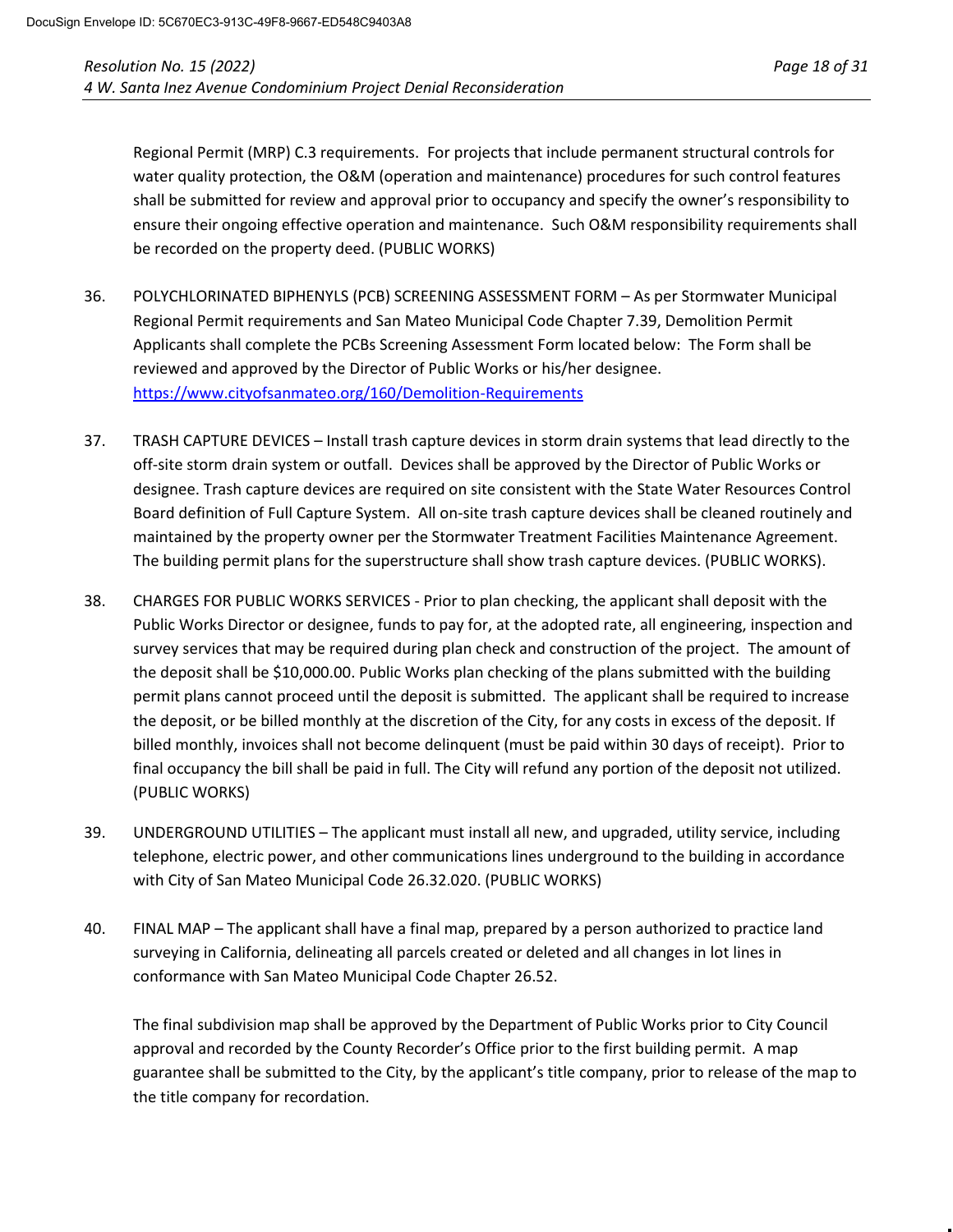Prior to the City's release of the final map to the title company, the applicant may, at the discretion of the Director of Public Works designee, be required to submit to the City an electronic copy of the map in PDF and the AutoCAD Version being used by the City at the time of recordation. It is the applicant's responsibility to check with their title company and the County Recorder's Office to determine the time necessary to have the map recorded after City approval. (PUBLIC WORKS)

- 41. ENCROACHMENT PERMITS, BONDS, AND INSURANCE The applicant must obtain an encroachment permit, posting the required bonds and insurance, and provide a one (1) year warranty for all work to be done in the City's right-of-way or easements prior to starting work. (PUBLIC WORKS)
- 42. TRAFFIC CONTROL & SITE LOGISTICS PLANS The applicant shall submit traffic control plans for any impact to the right-of-way for each phase of operation, including pedestrian and bicycle detour plans as applicable. The traffic control plan shall comply with the most recent version of the California Manual of Uniform Traffic Control Devices (CA MUTCD) and the City's Traffic Control Plan Requirements.

A site logistics plan is required for each phase of operation. The plan, at a minimum, shall include estimated timeframes for implementation, duration, construction operations. (PUBLIC WORKS)

43. PUBLIC IMPROVEMENTS - An Encroachment Permit shall be required for all public improvements in the public right-of-way or easements. All public improvements shall be completed prior to the Certificate of Occupancy.

The developer shall repair or replace all existing improvements not designated for removal and all new improvements that are damaged or removed because of developer's operations. Developer shall request a walk-through with the Public Works Construction Inspector before the start of construction to verify existing conditions.

The applicant shall have improvement plans prepared for all work in the public right of way or easements by a licensed civil engineer, whose signed engineer's stamp shall appear on the plans. The improvement plans shall be included in the superstructure building permit submittal and substantially conform to the approved planning application. Any changes to the improvements shall be approved by the Director of Public Works or designee at their sole discretion. All design assumptions and criteria shall be submitted. Project specifications shall be included for review.

All work shown on the improvement plans shall be inspected and approved by Public Works.

Quantities for items below are provided only to determine minimum bonding requirements for the encroachment permit. The building permit plans for the superstructure shall show the following public improvements in the public right of way:

a. STREET TREES – The applicant shall plant street trees to match the City of San Mateo street tree plan in effect at the time of construction. All street trees shall have a root barrier to prevent damage to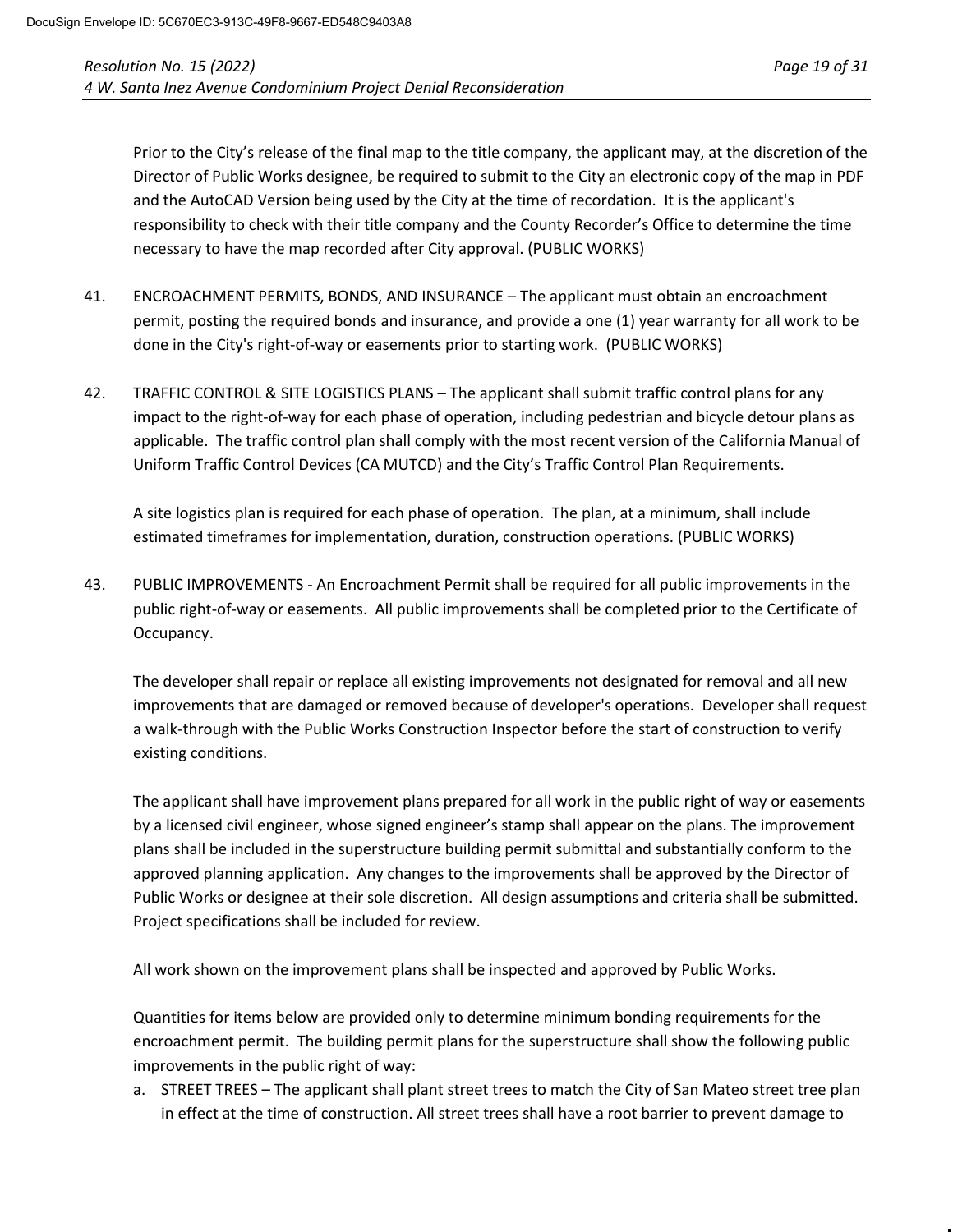adjacent sidewalk. The street tree plans shall be constructed per City Standard Drawings 3-1-847, Tree Planting Details, and will include tree grates.

- b. SIDEWALK The applicant shall replace to existing City standards all sidewalk surrounding the project site. Sidewalk replacement shall be constructed per City Standard Drawing 3-1-141A.
- c. CURB RAMPS The applicant shall construct two (2) curb ramp(s) in accordance with State Standard Drawing No. A88A at the corners of Engle Road and N. El Camino Real and W. Santa Inez and N. El Camino Real. The actual ramp "Case" shall be identified on the plans and shall be approved by the Director of Public Works or designee or designee.
- d. DRIVEWAY APPROACH The applicant shall install one (1) City Standard Commercial driveway approach as shown on the approved plans. The new commercial driveway approach shall be constructed per City Standard Drawing 3-1-148.
- e. DRIVEWAY REMOVAL The applicant is to remove the existing driveway approach located on Engle Road as shown on the approved planning application plans, and replace it with sidewalk, curb and gutter per City Standard Drawing 3-1-141A. Public Works estimates that approximately one hundred twenty-five (125) square feet of sidewalk and twenty-five (25) lineal feet of curb and gutter will be necessary to replace the existing driveway approach. These amounts are in addition to the amount of sidewalk that are required to be removed and replaced as defined by the separate Sidewalk condition.
- f. SEWER LATERAL The applicant shall install as a minimum two six (6) inch City Standard sewer lateral connections from the property line to the sewer main located in the street right of way. The installations shall be done in accordance with City Standard Drawing 3-1-101.
- g. SANITARY SEWER MANHOLES The applicant shall install two (2) standard sanitary sewer manhole on W. Santa Inez and Engle Road, per approved plans and in accordance with City Standard Drawing No. 3-1-104).
- h. STORM WATER CATCH BASIN CONNECTIONS The applicant shall install two (2) standard storm water connections to catch basins on N. El Camino Real. Connections shall be per Caltrans approved plan.
- i. STREET LIGHTS STREETLIGHTS/PHOTOMETRIC ANALYSIS The applicant shall submit a photometric analysis to the Public Works Director or designee showing lighting levels along the project frontages, to meet the required levels for continuous roadways, intersections, and sidewalks as recommended by the Illuminating Engineering Society (IES) in publication RP-8-18. The photometric analysis shall include calculation zones for City owned streets, City owned sidewalks, and City owned intersections fronting the project. The photometric analysis shall also include a calculation zone for any public sidewalk along El Camino Real fronting the project. Roadway calculation zones shall extend across the entire width of the street from curb face to curb face and include a minimum of two longitudinal grid lines per travel lane and one longitudinal grid line within areas used for on-street parking. Lateral grid lines shall be a maximum of 15 feet apart. Sidewalk calculation zones shall extend from the back of sidewalk to the face of curb and include a single line of calculation points along the center of the sidewalk. Calculation points shall be no more than 6 feet apart. Intersection calculation zones shall include the area bound by the faces of the curbs on each corner and the outermost crosswalk lines or, if there is no marked crosswalk, the outermost edge of the area pedestrians are expected to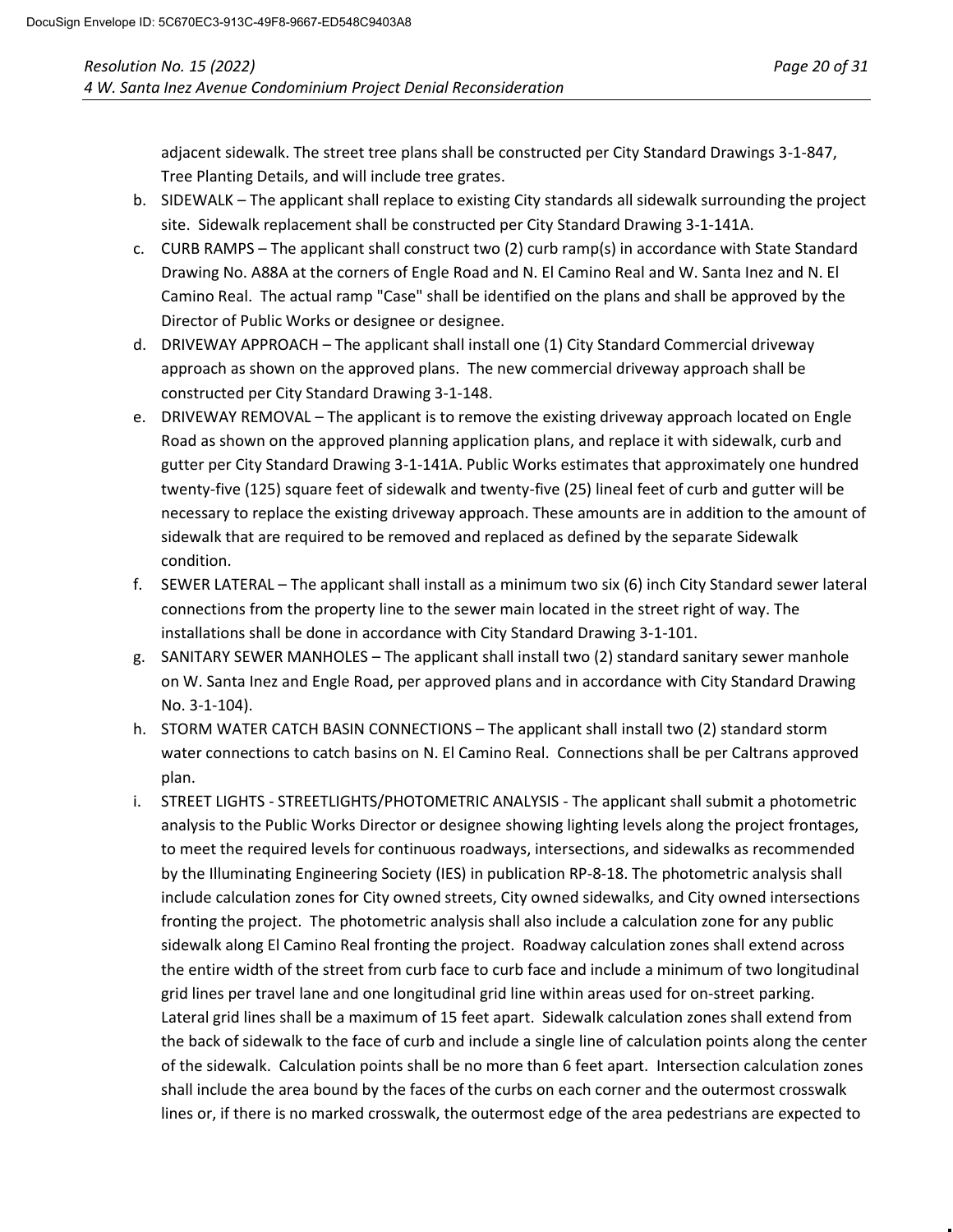use to cross the street. Calculation points within the intersection shall be in a grid that matches the spacing of points used for the intersecting streets. The Average Maintained Pavement Illuminance, Average to Minimum Uniformity Ratio, and Maximum to Minimum Uniformity Ratio shall be calculated using the Illuminance Method and the results reported in foot-candles (fc). A Light Loss Factor (LLF) of 0.803 shall be applied to all fixtures to account for reduction in lighting efficacy over time. The results shall be submitted to the City in the form of a plan sheet showing a scale drawing of the project site and the adjacent calculation zones. Individual grid points and point illuminance values shall be displayed on the plan. The plan shall include a schedule of luminaires showing type, wattage, total LLF, mounting height, and arm length. The plan shall include a results table showing the calculated maintained average illuminance and uniformity ratios for each calculation zone. The plan shall include all necessary labels and dimensions for review of the analysis by the City, which at a minimum shall include street names, calculation zone names, and grid spacing dimensions. The analysis shall include nearby lights that are not within the project frontage but which contribute light to the various calculation zones. Calculation zones shall be extended to the nearest light beyond the project frontage if doing so leads to a more accurate analysis. The applicant must consult with City staff prior to performing the photometric analysis. The City will provide information about existing streetlights in the vicinity of the project, including IES files for use in computer modeling for the photometric analysis.

| <b>STREET</b>        | <b>IES CLASSIFICATION</b> | PEDESTRIAN ACTIVITY | <b>PAVEMENT TYPE</b> |
|----------------------|---------------------------|---------------------|----------------------|
|                      |                           | LFVFL               |                      |
| El Camino Real       | Maior                     | Medium              | R2/R3                |
| <b>City Arterial</b> | Major                     | Medium              | R2/R3                |
| City Collector       | Collector                 | Medium              | R2/R3                |
| City Local           | Local                     | Low                 | R2/R3                |

Calculations shall utilize the following parameters:

If needed as determined by the Public Works Director or designee, based on the results of the photometric analysis, the applicant shall propose streetlighting improvements to raise lighting to the required levels.

All new streetlights proposed by the project shall be selected from the City's list of standard streetlights current at the time of analysis.

El Camino Real is identified in the City's Pedestrian Master Plan for inclusion of pedestrian scale (post top) lighting. The applicant shall install at least one pedestrian scale light along the project's El Camino Real frontage.

The applicant shall also submit a full streetlight and electrical plan showing the existing streetlight infrastructure and proposed post top streetlight infrastructure as dictated by the photometric analysis. The streetlight and electrical plan shall show all electrical conduits, pull boxes, service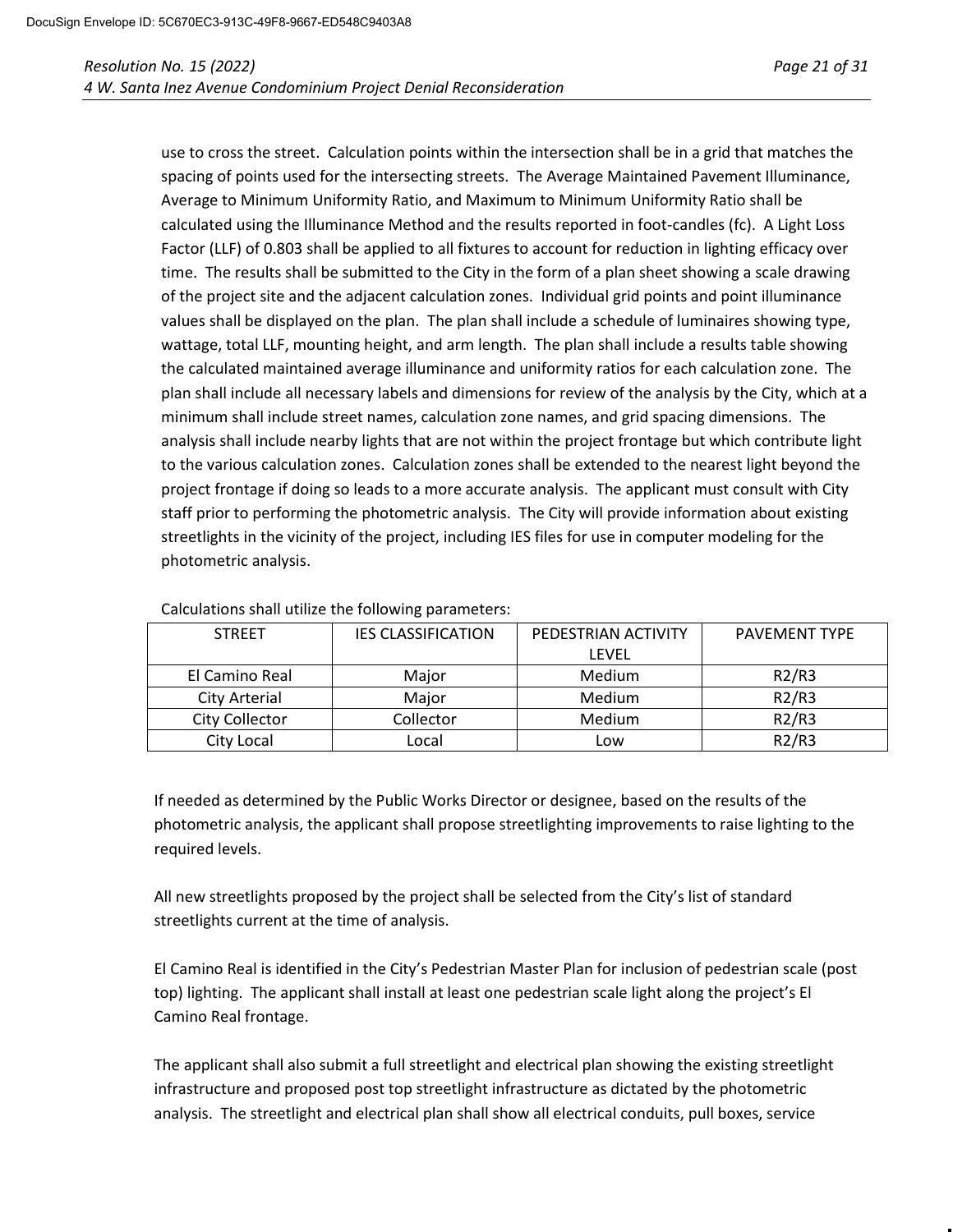connections, fuse holders, bus fuses and all other electrical components necessary to construct the improvements. It shall be the applicant's responsibility to trace the circuits. It is the applicant's responsibility to coordinate with PG&E to get the necessary power to these new improvements. If power is to be tapped into an existing streetlight circuit, voltage drop calculations shall be included in the plans. All fees, permits and dues associated with these improvements will be paid for by the developer. The final streetlight design, including the placement and total number of new post top streetlights, shall be approved by the City Engineer. Lighting improvements on El Camino Real shall also be approved by Caltrans if necessary.

- j. STREET MARKINGS The applicant shall install necessary street markings of a material and design approved by the Director of Public Works or designee and replace any that are damaged during construction. These include but are not limited to all pavement markings, painted curbs and handicap markings. All permanent pavement markings shall be thermoplastic. Color and location of painted curbs shall be shown on the plans and subject to approval by the Director of Public Works or designee. Any existing painted curb or pavement markings no longer required shall be removed by grinding if thermoplastic, sand blasting if in paint. Once installed, the applicant shall coordinate with City crews to mark any red curb within the proposed City right-of-way with a City seal. (PUBLIC WORKS)
- 44. STORM DRAIN INLETS AND WATERWAYS Per the San Mateo Countywide Water Pollution Prevention Program's C.3 requirements, the applicant shall mark with the words "No Dumping! Flows to Bay," or equivalent, using methods approved by the City standards on all storm inlets surrounding and within the project parcel. (PUBLIC WORKS)
- 45. ADDRESS PLAN The applicant shall submit to the Public Works Director or designee a final address plan. The plan shall be substantially in conformance with the address plan approved with the planning application. Said submittal shall be approved by the Public Works Director or designee prior to the submittal of plans for any demolition permit, building permit, or site development permit and shall be satisfied prior to issuance of whichever permit is issued first. (PUBLIC WORKS)
- 46. TRIANGULAR AREA OF VISIBILITY Landscaping and permanent structures located within the 10' triangular area of visibility at the driveway shall have a minimum vertical clearance of 7', and/or be less than 3' in height. This includes all PG&E above ground structures and other utility facilities. (PUBLIC WORKS)
- 47. UNDERGROUND (COVERED) PARKING GARAGE DRAINAGE Water from the underground (covered) parking garage shall not be discharged onto the public street. The applicant shall design a storm system to separate the oil and water and connect to the City's sanitary sewer system. The design shall be done by a licensed Civil Engineer who shall provide hydraulic calculations and drawings subject to the approval of the City Engineer. (PUBLIC WORKS)
- 48. CALTRANS PERMIT Prior to the issuance of a foundation building permit, the applicant must submit evidence to the Public Works Director or designee of approval by the State of California for the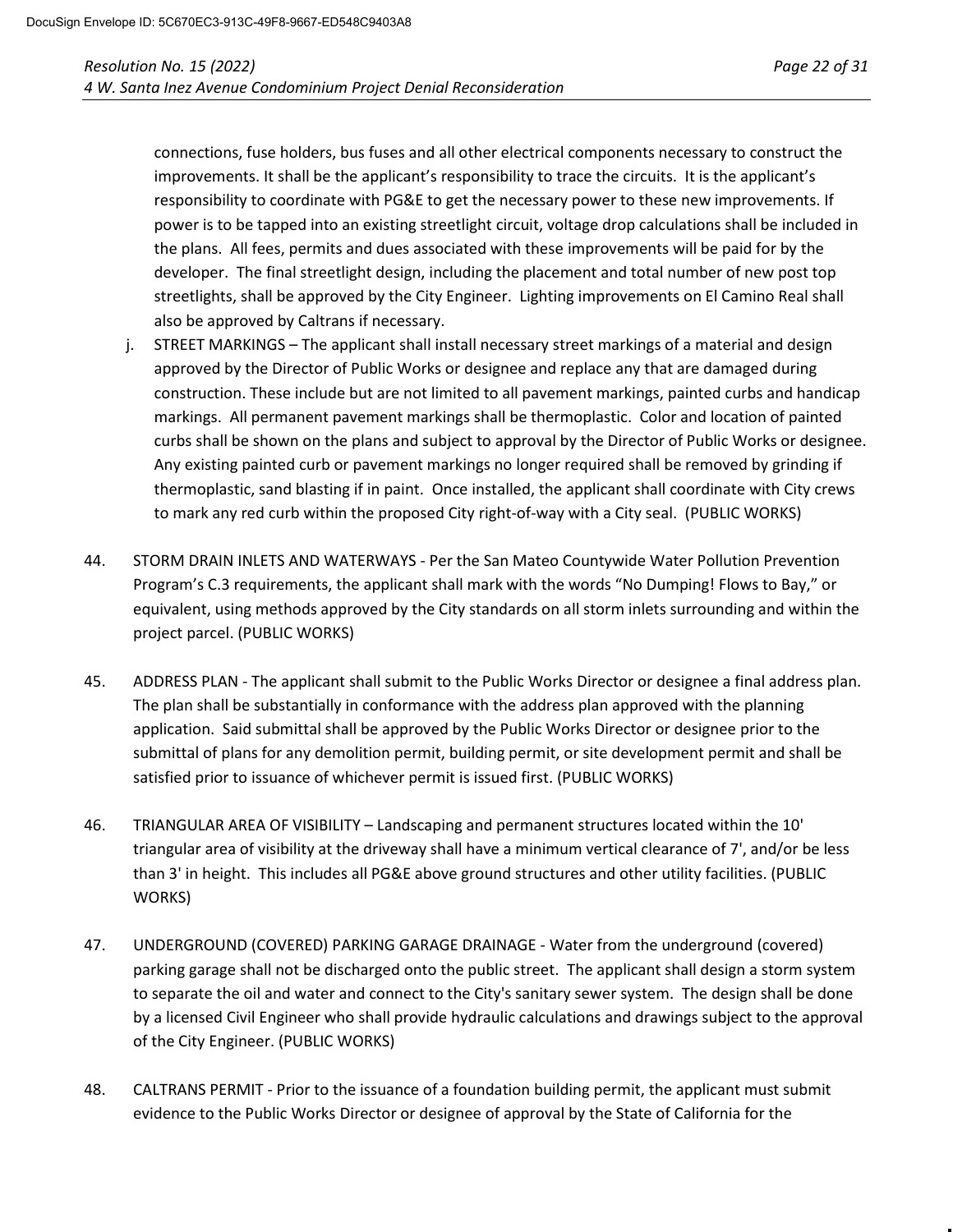performance of any work within the State right of way. If the City is required to be a party to the permit application and a fee is required, the applicant shall reimburse the City for its cost. The Applicant is encouraged to contact the Caltrans permit office as soon as possible to learn what is required to obtain Caltrans approval and issuance of a State Encroachment Permit. (PUBLIC WORKS)

**The following conditions shall be addressed on the construction plans submitted for A BUILDING PERMIT FOR THE SUPERSTRUCTURE and shall be satisfied prior to issuance of this permit, or if another deadline is specified in a condition, at that time.**

#### **Public Works Department (PA)**

- 49. The construction plans shall conform to the current California Building Code.
- 50. SANITARY SEWER CONNECTION CHARGE The applicant shall pay a fee proportional to the project's share of the increase amount of sewage generated by the project. The fee will be based upon the City Council resolution in effect at the time the building permit issuance. The fee shall be collected by the Public Works Department and paid prior to issuance of the first superstructure building permit. (PUBLIC WORKS)
- 51. TRANSPORTATION IMPROVEMENT FEE The applicant shall pay a fee proportional to the project's share of transportation improvements needed to serve cumulative development within the City of San Mateo. The fee amount will be based upon the City Council resolution in effect at the time of building permit issuance. The fee shall be collected by the Public Works Department and paid prior to issuance of the first superstructure building permit. (PUBLIC WORKS)
- 52. WASTEWATER TREATMENT PLANT PHASE II IMPACT FEE The applicant shall pay a fee proportional to the project's share of transportation improvements needed to serve cumulative development within the City of San Mateo. The fee amount will be based upon the City Council resolution in effect at the time of building permit issuance. The fee shall be collected by the Public Works Department and paid prior to issuance of the first superstructure building permit. (PUBLIC WORKS)
- 53. PARK IN-LIEU FEES The applicant shall pay a park in-lieu fee instead of dedication of lands for park and recreation purposes (park in-lieu fee) (SMMC Chapter 26.64). The final fee shall be determined upon approval of the final map for the park in-lieu fee. The park in-lieu fee shall be paid prior to issuance of the first building superstructure permit. (PUBLIC WORKS).

#### **Fire Department – San Mateo Consolidated (PA)**

- 54. A Fire Control Room shall be provided for this project. Refer to San Mateo Consolidated ordinance for more information.
- 55. A Knox brand key switch to shut off the PV system shall be provided in the Fire Control Room.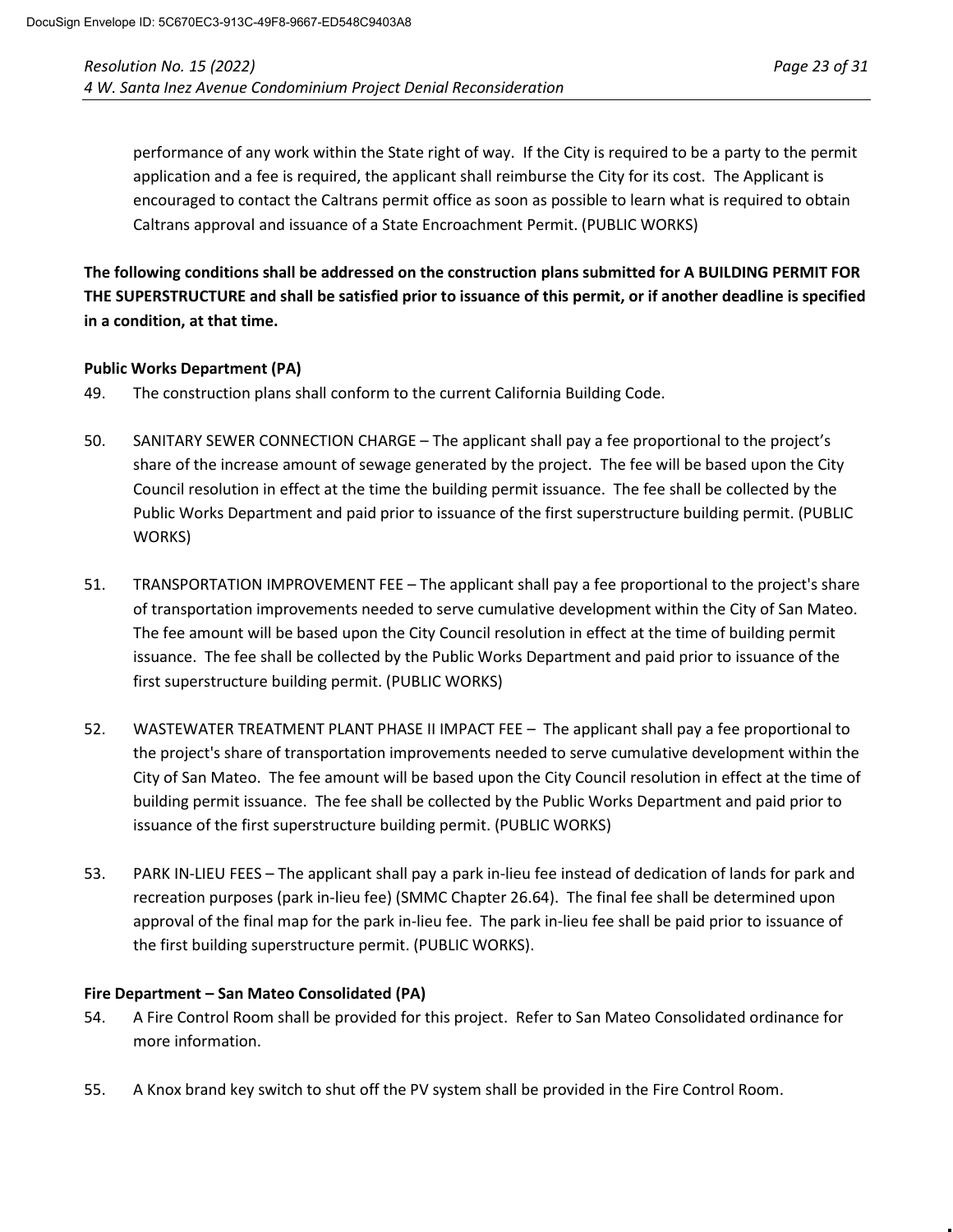**The following conditions shall be met prior to RELEASE OF UTILITIES, FINAL INSPECTION, or ISSUANCE OF A CERTIFICATE OF OCCUPANCY, whichever occurs first, or if another deadline is specified in a condition, at that time.**

## **Building Division (PA)**

57. ART IN PUBLIC PLACES – The applicant shall be required to comply with Section 23.60 of the San Mateo Municipal Code for Art in Public Places. This condition shall be met in accordance with Section 23.60.050 prior to the issuance of a Certificate of Occupancy. (BUILDING)

#### **Planning Division (PA)**

- 58. LETTER OF ARCHITECTURAL COMPLIANCE The designer or architect of record shall submit a stamped and signed letter of compliance that the construction is consistent with the approved building permit plans, prior to scheduling the final Planning Division inspection. This condition shall be met prior to the release of utilities, final inspection, or issuance of a certificate of occupancy, whichever occurs first. (PLANNING)
- 59. FINANCIAL SECURITIES FOR ONSITE PRIVATE LANDSCAPING The applicant shall submit a cost estimate and financial securities in a form and amount satisfactory to the Zoning Administrator sufficient to ensure the installation of all approved on-site private landscape improvements including all new trees. The applicant shall request a follow-up inspection by the Planning Division in accordance with Section 27.71.060 of the Municipal Code in order to reclaim financial securities for landscaping. This condition shall be met prior to the release of utilities, final inspection, or issuance of a certificate of occupancy, whichever occurs first. (PLANNING)
- 60. VERIFICATION OF COMPLIANCE WITH ACOUSTICAL ANALYSIS The applicant shall submit a letter prepared by the person/firm who prepared the acoustical analysis for the project, verifying that all recommendations contained in the analysis have been incorporated into the construction of the project. The letter shall also verify that the project will comply with the noise requirements contained in the City's General Plan. This condition shall be met prior to the release of utilities, final inspection, or issuance of a certificate of occupancy, whichever occurs first. (PLANNING)
- 61. PLANNING DIVISION INSPECTIONS The applicant shall notify the project planner for inspections related to construction of all structures, landscaping, and other site improvements. The notification request shall be given at least 72 hours prior to the requested time for inspection. (PLANNING)
- 62. VERIFICATION OF LANDSCAPE INSTALLATION The applicant shall submit a letter prepared by the project landscape architect stating that all landscape improvements (including trees, shrubs, and irrigation systems) have been installed in compliance with the approved landscape plans submitted to the City for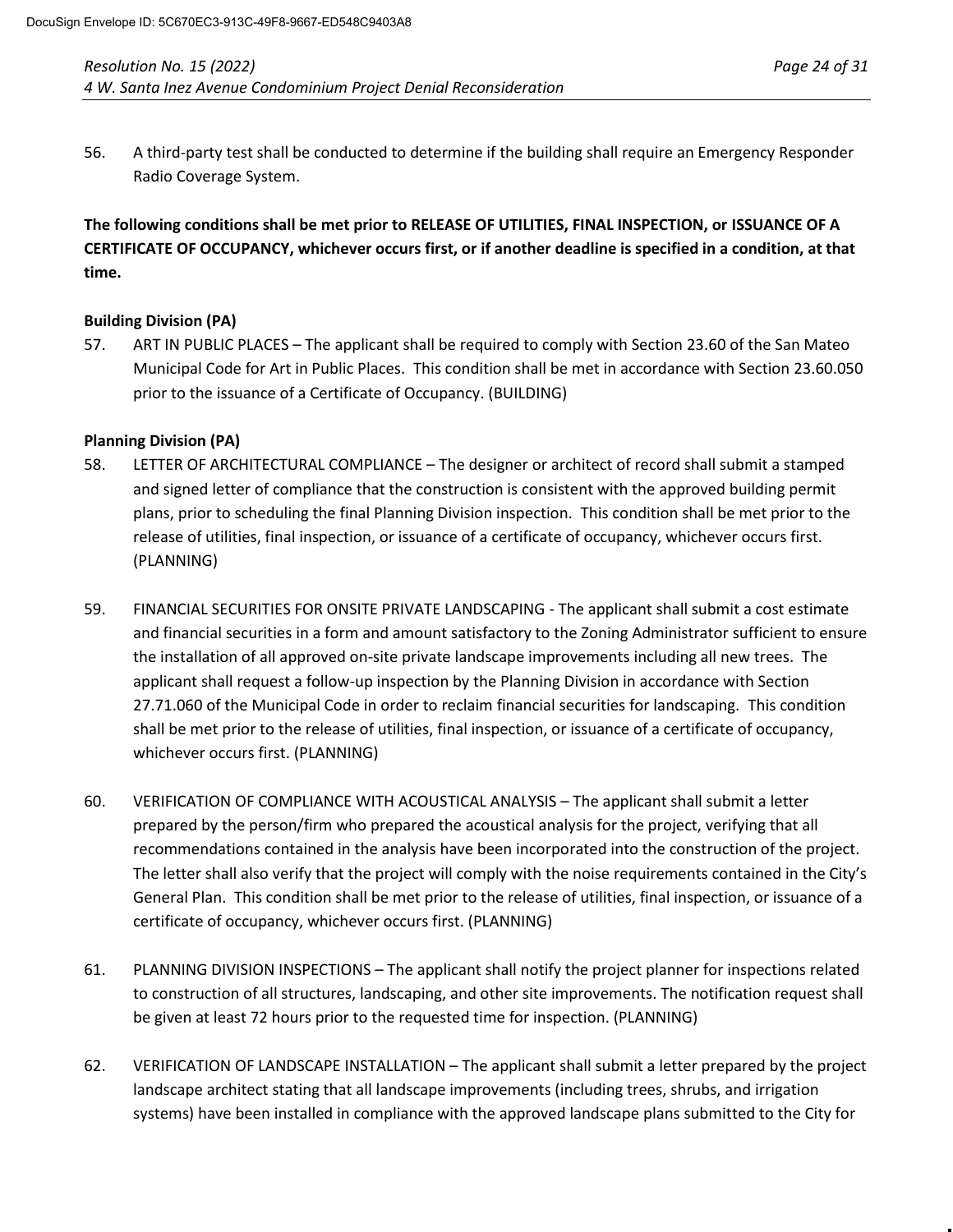construction. This condition shall be met prior to the release of utilities, final inspection, or issuance of a certificate of occupancy, whichever occurs first. (PLANNING)

## **Public Works Department (PA)**

- 63. STORM WATER TREATMENT FACILITIES MAINTENANCE AGREEMENT The applicant shall execute a maintenance agreement with the City's Director of Public Works as specified in Chapter 7.39.210-230 of the Stormwater Management and Discharge Control ordinance. The agreement shall outline the operation and maintenance (O&M) plan for the permanent storm water treatment facilities. This agreement shall be executed prior to the first occupancy of the building. (PUBLIC WORKS)
- 64. RECORD DRAWINGS The applicant shall submit one full set of original record drawings and construction specifications for all off-site improvements to the Department of Public Works. All underground facilities shall be shown on the record drawings as constructed in the field. The applicant shall also provide the City with an electronic copy of the as-builts in the AutoCAD Version being used by the City at the time of completion of the work. This condition shall be met prior to the release of utilities, final inspection, or issuance of a certificate of occupancy, whichever occurs first. (PUBLIC WORKS)
- 65. RESTORATION OF ROADWAY Due to the anticipated project's truck traffic the applicant shall grind and overlay with 0.20 feet of asphalt concrete the roadways anticipated to be damaged as a result of construction activities within the general area of the project or along the designated haul route. If the street abutting the property has been classified as being in a failed condition or a Pavement Condition Index (PCI) of 50 or below, the applicant will be required to reconstruct the street. Limits of the roadway repair shall be the property frontage along Engle Road and W. Santa Inez Avenue. The City Engineer shall approve the roadway repair prior to the release of utilities, final inspection, or issuance of a certificate of occupancy, whichever occurs first. (PUBLIC WORKS)

# **The following conditions shall be met prior to the approval of the FINAL MAP, or if another deadline is specified in a condition, at that time.**

#### **Public Works Department (PA)**

66. SUBDIVISION IMPROVEMENT AGREEMENT – If the applicant wishes to have the final map approved prior to the completion of the project's public improvements, the applicant shall enter into a subdivision improvement agreement with the City per Gov. Code Section 66462(a), and shall arrange to provide security for the remaining public improvements to be completed. The agreement will be forwarded to the City Council for approval with final map. (PUBLIC WORKS)

**The following shall be complied with AT ALL TIMES DURING THE CONSTRUCTION PHASE OF THE PROJECT, or if another deadline is specified in a condition, at that time.**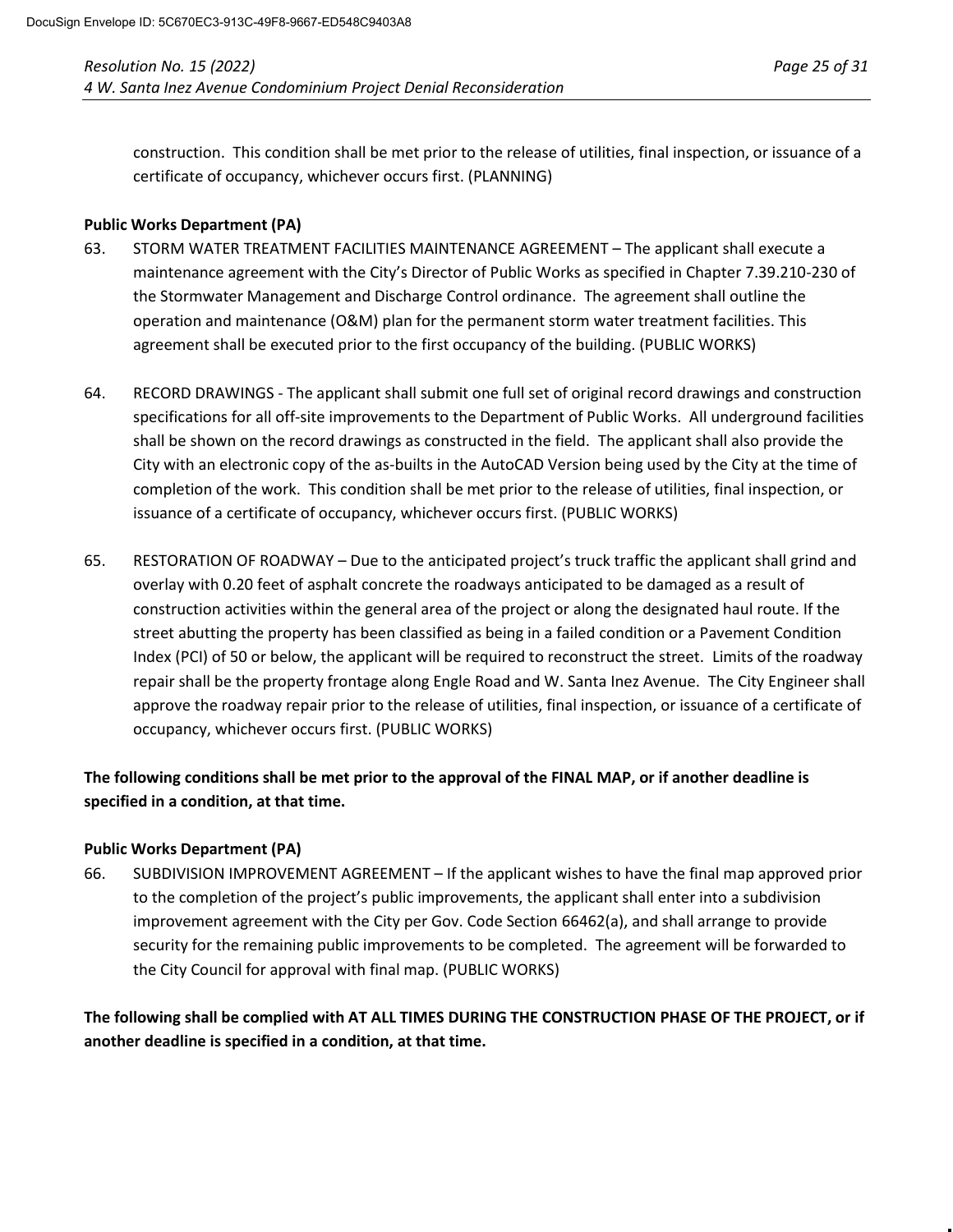#### **Building Division (PA)**

67. BUILDING CONSTRUCTION ACTIVITIES - In order to control traffic congestion, noise, and dust, and pursuant to the San Mateo Municipal Code, site excavation, grading and construction shall only be permitted between the hours of 7:00 a.m. and 7:00 p.m. on Monday through Friday, between 9:00 a.m. and 5:00 p.m. on Saturday, and between 12:00 noon and 4:00 p.m. on Sundays and holidays. These hours do not apply to construction work that takes place inside a completely enclosed building and does not exceed the exterior ambient noise level as measured 10 feet from the exterior property lines.

The allowed hours of building construction activities may be waived or modified through an exemption from the hours of work designated in Section 23.06.060 of the San Mateo Municipal Code, for limited periods, if the Building Official finds that the following criteria are met:

- a. Permitting extended hours of construction will decrease the total time needed to complete the project thus mitigating the total amount of noise associated with the project as a whole; or
- b. An emergency situation exists where the construction is necessary to correct an unsafe or dangerous condition resulting in obvious and eminent peril to public health and safety. If such a condition exists, the City may waive any of the remaining requirements outlined below.
- c. The exemption will not conflict with any other conditions of approval required by the City to mitigate significant impacts.
- d. The contractor or owner of the property will notify residential and commercial occupants of property adjacent to the construction site of the hours of construction activity which may impact the area. This notification must be provided three days prior to the start of the construction activity.
- e. The approved hours of construction activity will be posted at the construction site in a place and manner that can be easily viewed by an interested member of the public.
- f. The Building Official may revoke the exemption at any time if the contractor or owner of the property fails to abide by the conditions of exemption or if it is determined that the peace, comfort and tranquility of the occupants of adjacent residential or commercial properties are impaired because of the location and nature of the construction. The waiver application must be submitted to the Building Official ten (10) working days prior to the requested date of waiver. Any other building construction hour agreements between property owners and adjacent property owners shall adhere to the City's Code.(BUILDING)

# **Fire Department (PA)**

68. FIRE-SAFETY DURING DEMOLITION: Building(s) under construction or demolition shall comply with the California Fire Code. In addition to the requirements of Chapter 14, the following items shall be followed during the demolition of any structure. Where an existing standpipe exists within a building it shall be maintained in operable condition for use by the fire department at all times during construction including during demolition. Such standpipe shall be demolished with the building but shall not be demolished more than one floor below the floor being demolished. (FIRE)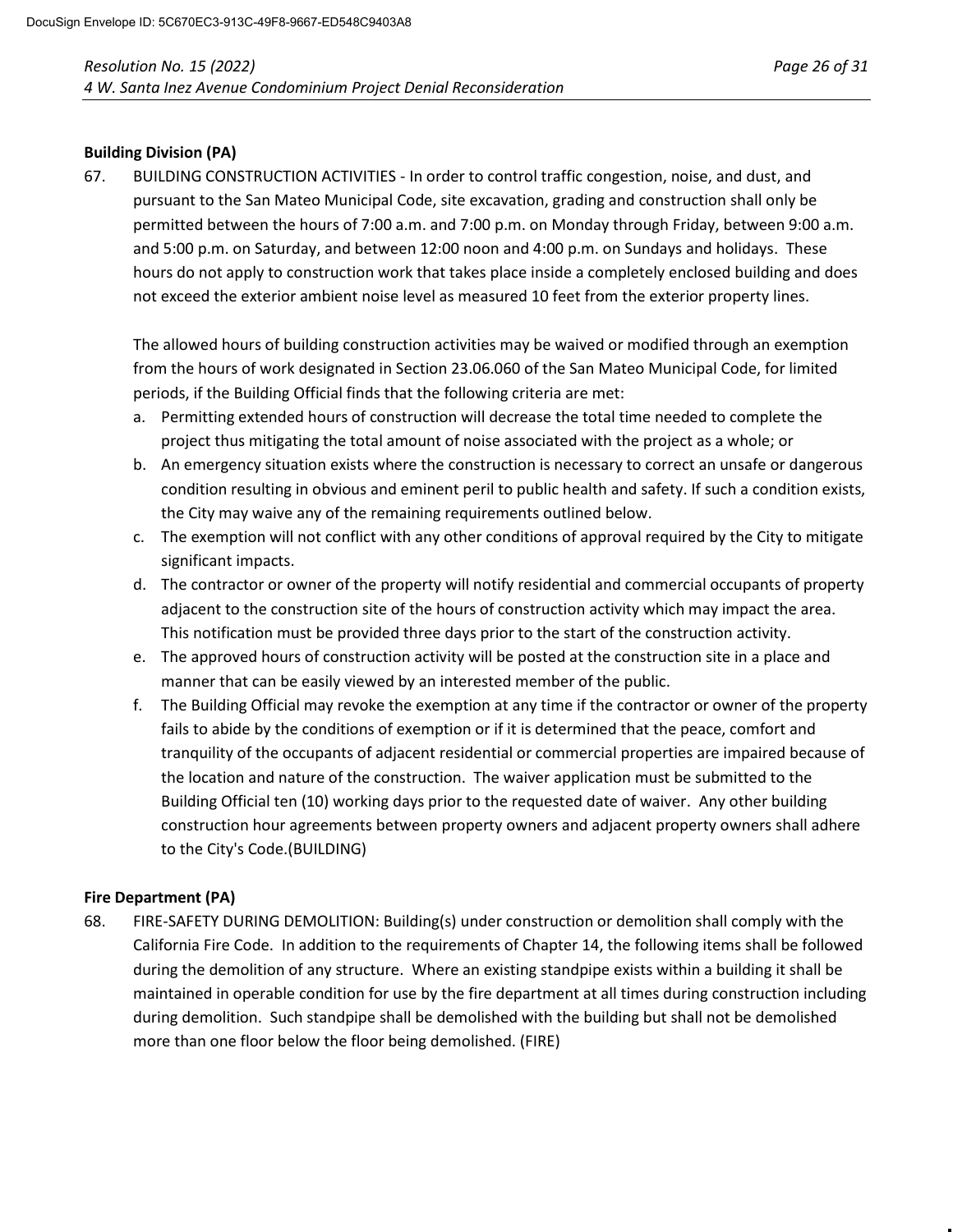69. FIRE SAFETY DURING CONSTRUCTION: Buildings under construction shall comply with the requirements of the California Fire Code. All additional fire permits required by the California Fire Code shall be obtained from the Bureau of Fire Protection and Life Safety. (FIRE)

# **Planning Division (PA)**

- 70. HERITAGE TREE PROTECTION MEASURES All approved and installed Heritage Tree protection measures shall be maintained throughout the period of construction. The Contractor shall notify the Project Arborist in advance when construction operations are to be performed within the drip line of protected trees (e.g. trenching, excavation, grade changes). Adjustment of tree protection measures requires approval from the Project Arborist. The Project Arborist shall complete inspections on an as-need basis during the construction period and shall submit a monthly report of his/her findings in a letter sent by fax or email to the City Planner assigned to this project. Prior to issuance of a certificate of occupancy, the Project Arborist shall perform a final site inspection and submit a final arborist report to the Planning Division. At minimum, the final arborist report shall confirm that the tree protection measures were implemented and assess the health of the Heritage Trees. (PLANNING)
- 71. TEMPORARY CONSTRUCTION PRIVACY FENCE –A solid temporary construction privacy fence shall be constructed on the adjacent property at 12 West Santa Inez Avenue and 15 Engle Road at the location identified by the property owner(s) and agreed upon by the applicant. If a property owner denies permission to construct the fence on their property, the applicant shall not be required to construct a temporary fence on that side. The temporary fence shall be chain link with a solid screening material. The fence shall be installed prior to the issuance of building permits and shall remain in place until construction is completed. The privacy fence shall adhere to Sections 27.84.010 and 23.54.110 of the San Mateo Municipal Code. (PLANNING)

#### **Public works Department (PA)**

- 72. GROUND WATER DISCHARGE –In accordance with the City's Municipal Code, Discharge of Ground Water (SMMC 7.38.150), the Director of Public Works may approve the discharge of ground waters to the sanitary sewer only when such source is deemed unacceptable by State and Federal authorities for discharge to surface waters of the United States, whether pretreated or untreated, and for which no reasonable alternative method of disposal is available. Following the verification of the applicable local, state and/or federal approvals, a Discharge Plan will be approved and monitored by the Public Works Department. (PUBLIC WORKS)
- 73. PUBLIC WORKS CONSTRUCTION ACTIVITIES The following provision to control traffic congestion, noise, and dust shall be followed during site excavation, grading and construction:
	- a. Construction activities related to the issuance of any Public Works permit shall be restricted to the weekday between 7:00 a.m. and 7:00 p.m. Please note, however, that no work shall be allowed to take place within the City right-of-way after 5:00 p.m. In addition, no work being done under the issuance of a Public Works encroachment permit may be performed on the weekend unless prior approvals have been granted by Public Works. Earth haul and materials delivery to and from the site, including truck arrivals and departures to and from the site, will be prohibited between the weekday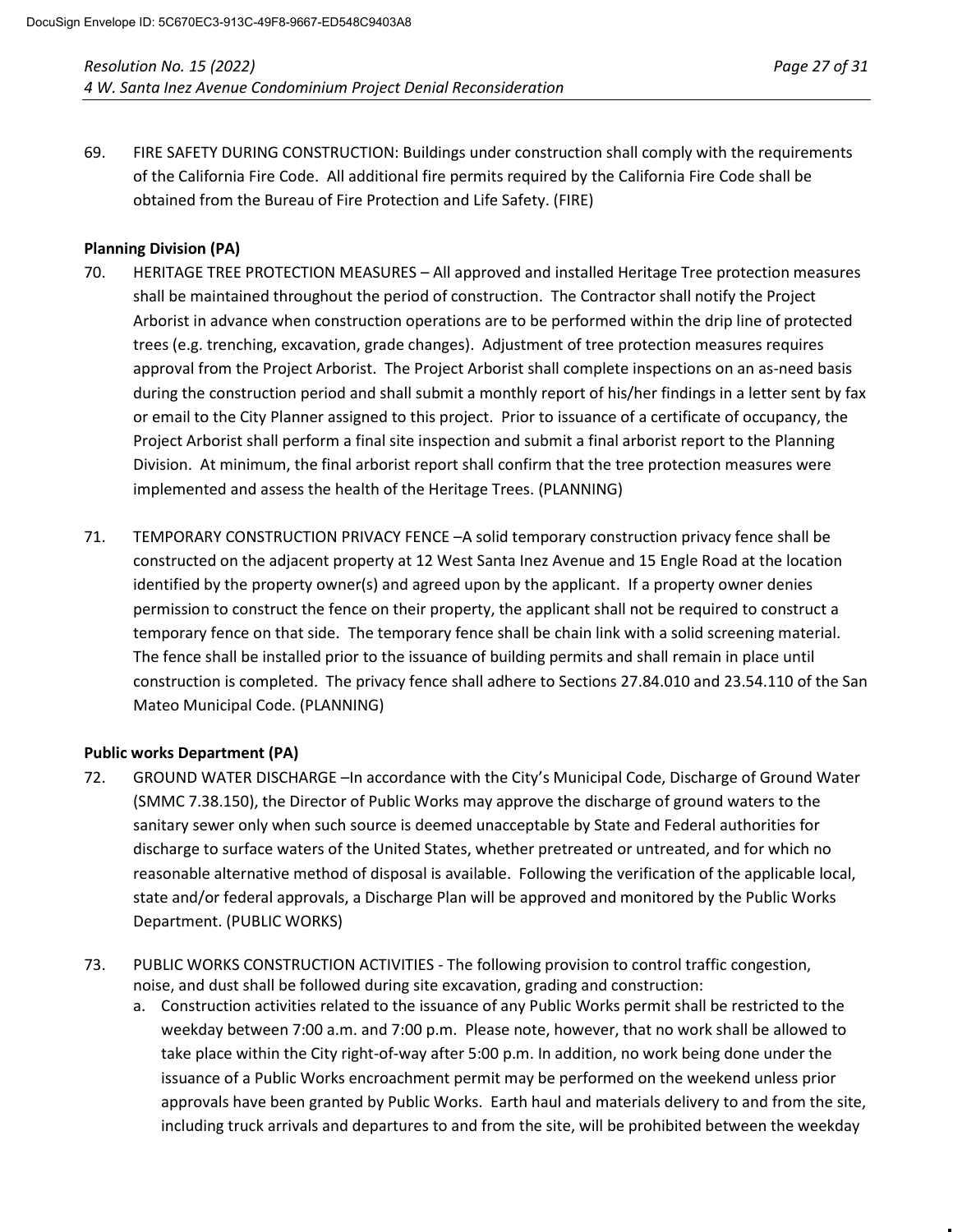hours of 4:00 p.m. - 5:30 p.m. Signs outlining these restrictions shall be posted at conspicuous locations on site. The signs shall be per the City Standard Drawing for posting construction hours. The sign shall be kept free of graffiti at all times. Contact the Public Works Department to obtain sample City Standard sign outlining hours of operation.

- b. The allowed hours of Public Works construction activities may be waived or modified through an exemption, for limited periods, if the City Engineer finds that:
- c. The following criteria are met:
	- i. Permitting extended hours of construction will decrease the total time needed to complete the project thus mitigating the total amount of noise associated with the project as a whole; or
	- ii. Permitting extended hours of construction are required to accommodate design or engineering requirements, such as a large concrete pour. Such a need would be determined by the project's design engineer and require approval of the City Engineer.
	- iii. An emergency situation exists where the construction work is necessary to correct an unsafe or dangerous condition resulting in obvious and eminent peril to public health and safety. If such a condition exists, the City may waive any of the remaining requirements outlined below.
		- a. The exemption will not conflict with any other condition of approval required by the City to mitigate significant impacts.
		- b. The contractor or owner of the property will notify residential and commercial occupants of property adjacent to the construction site of the hours of construction activity which may impact the area. This notification must be provided three days prior to the start of the extended construction activity.
		- c. The approved hours of construction activity will be posted at the construction site in a place and manner that can be easily viewed by any interested member of the public. The City Engineer may revoke the exemption at any time if the contractor or owner of the property fails to abide by the conditions of exemption or if it is determined that the peace, comfort and tranquility of the occupants of adjacent residential or commercial properties are impaired because of the location and nature of the construction. The waiver application must be submitted to the Public Works Construction Inspector ten (10) working days prior to the requested date of waiver.
		- d. All construction vehicles should be properly maintained and equipped with exhaust mufflers that meet State standards.
		- e. Prior to issuance of any permit, the applicant shall submit any applicable pedestrian or traffic detour plans, to the satisfaction of the City Engineer, for any lane or sidewalk closures. The detour plan shall comply with Part 6, Temporary Traffic Control, of the State of California Manual of Uniform Traffic Control Devices (MUTCD), 2012, and standard construction practices. (PUBLIC WORKS)
- 74. BEST MANAGEMENT PRACTICES (BMP) The applicant shall perform all construction activities in accordance with the City's Storm Water Management and Discharge Control Rules and Regulations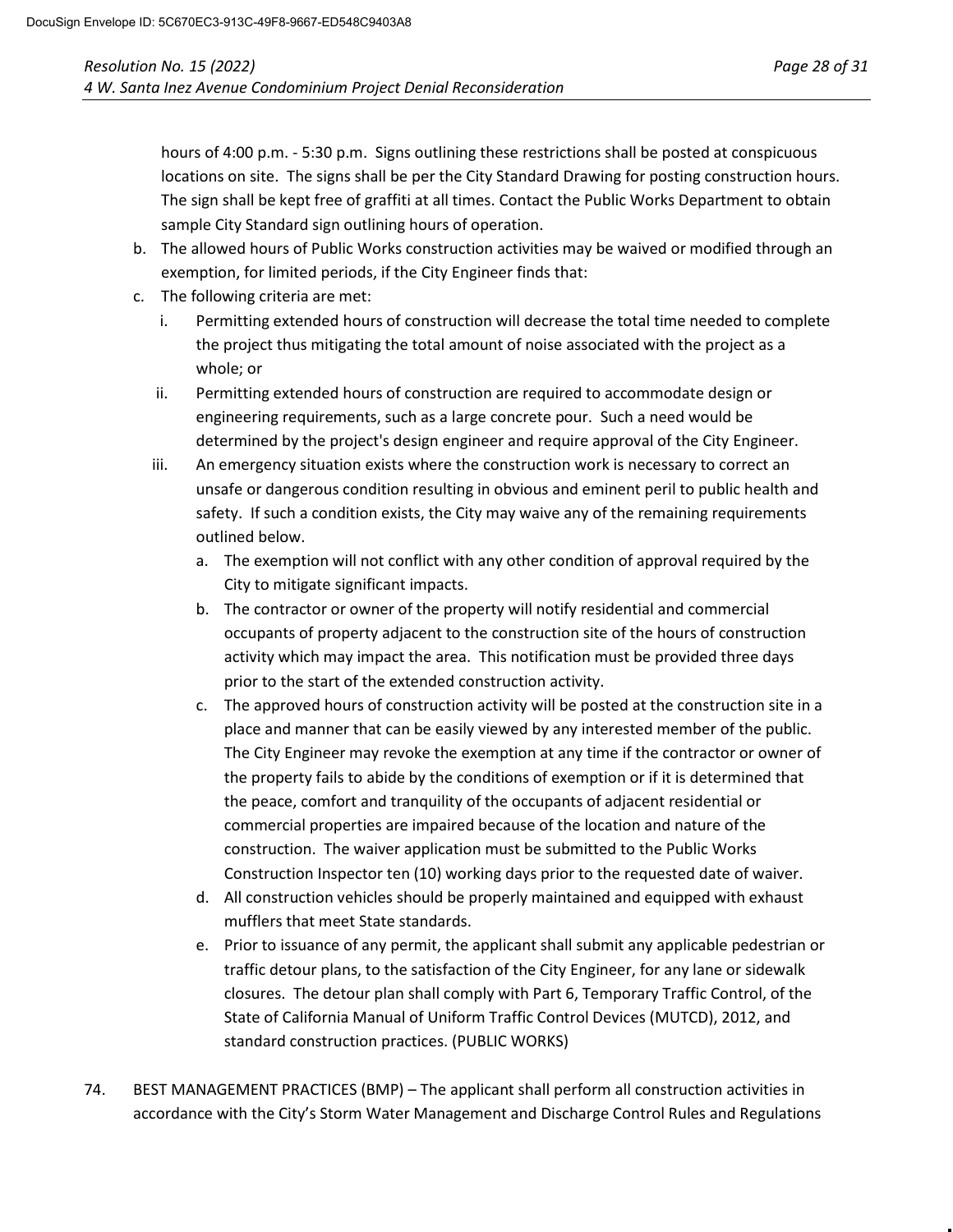(SMMC 7.38.020), and the San Mateo Countywide Water Pollution Prevention Plan (SMCWPPP) by reference. Detailed information can be located at:<http://flowstobay.org/brochures> (PUBLIC WORKS)

- 75. MATERIAL HAULING AND CONSTRUCTION WORKER PARKING For material delivery vehicles equal to, or larger than two-axle, six-tire single unit truck (SU) size or larger as defined by FHWA Standards, the applicant shall submit a truck hauling route that conforms to City of San Mateo Municipal Code Section 11.28.040 for the approval of the City Engineer. The haul route for this project shall be:
	- a. Site to N. El Camino Real to Peninsula Avenue to Highway 101 or Site to N. El Camino Real to Highway 92.

A letter from the applicant confirming the intention to use this hauling route shall be submitted to the Public Works Director or designee, and approved, prior to the issuance of any City permits. All material hauling activities including but not limited to, adherence to the approved route, hours of operation, staging of materials, dust control and street maintenance shall be the responsibility of the applicant. All storage and office trailers will be kept off the public right-of-way. Tracking of dirt onto City streets and walks will not be allowed. The applicant must provide an approved method of cleaning tires and trimming loads on site. Any job related dirt and/or debris that impacts the public right of way shall be removed immediately. No wash down of dirt into storm drains will be allowed. All material hauling activities shall be done in accordance with applicable City ordinances and conditions of approval. Violation of such may be cause for suspension of work.

The applicant shall provide a construction-parking plan that minimizes the effect of construction worker parking in the neighborhood and shall include an estimate of the number of workers that will be present on the site during the various phases of construction and indicate where sufficient off-street parking will be utilized and identify any locations for off-site material deliveries. Said plan shall be approved by the Public Works Director or designee prior to issuance of City permits and shall be complied with at all times during construction. Failure to enforce the parking plan may result in suspension of the City permits. (PUBLIC WORKS)

# **The following conditions shall be complied with AT ALL TIMES that the use permitted by this planning application occupies the premises.**

# **City Attorney (PA)**

- 76. PENALTY In accordance with San Mateo Municipal Code section 27.02.210-Violations of Planning Application Conditions, any violation of any of the conditions of approval is unlawful and will subject the applicant to the penalties set forth in Chapter 1.04-General Penalty of the San Mateo Municipal Code as well as any other available legal remedies. (CITY ATTORNEY)
- 77. INDEMNIFICATION The applicant will defend, indemnify, and hold harmless the City of San Mateo, its elected and appointed officials, employees, and agents from and against any costs, claims, or liabilities arising out of the approval of this planning application, including, without limitation, any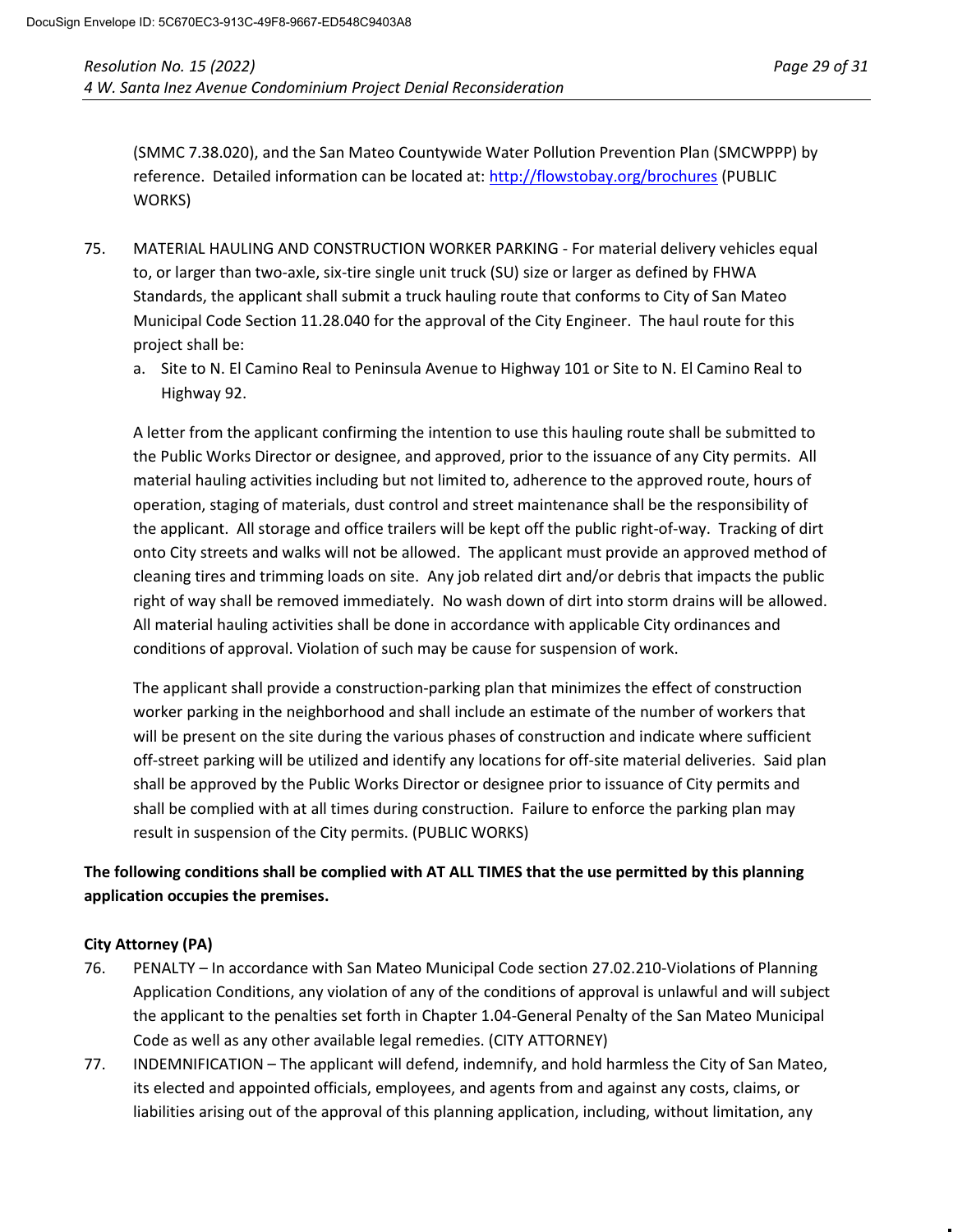award of attorney fees that might result from a third-party challenge. If the applicant is required to defend the City, the City shall retain the right to select the counsel who shall defend the City. (CITY ATTORNEY)

## **Planning Division (PA)**

78. AUTOMATED MECHANICAL PARKING OPERATION ONGOING MAINTENANCE AND STATUS REPORT REQUIREMENT - The Property Management or Homeowners Association (HOA) representative shall maintain the mechanical parking system and keep them operational at all times. The HOA shall enter into a maintenance agreement with the manufacturer of the parking system for the maintenance of all the system on the project site. As part of the contract with the manufacturer, the HOA shall sign up for the maximum level of maintenance service provided by the manufacturer.

The HOA shall be required to provide training in the use and operation of the mechanical parking system in accordance with the manufacturer's standards. This training shall be provided to all occupants and owners of the building in perpetuity.

The HOA shall submit the maintenance agreement and an Annual Report no later than December 31st annually to the Zoning Administrator. The maintenance agreement shall be with the manufacturer of the installed mechanical parking system or a comparable mechanical parking system maintenance firm. The maintenance plan shall outline the yearly maintenance requirements and safety checks necessary to keep the mechanical parking system in proper working order. Remote monitoring shall be provided at all times in the event of an emergency, a one-hour response time should be provided to the extent practicable. The Annual Report shall provide a detailed report on the mechanical parking system operation, including but not limited to, any maintenance problems, operational issues, vehicular accidents, queueing, and resident complaints.

Emergency contact information and maintenance service contact information shall be posted visibly. (PLANNING)

# **Public Works Department**

- 79. POST CONSTRUCTION BEST MANAGEMENT PRACTICES (BMP) In accordance with the City's Storm Water Management and Discharge Control Rules and Regulations (SMMC 7.38.020), and the San Mateo Countywide Stormwater Management Plan (SWMP) by reference, the applicant shall:
	- a. Owner/occupant shall inspect private storm drain facilities at least two (2) times per year and sweep parking lots immediately prior to and once during the storm season.
	- b. The applicant shall pay a fee on a yearly basis for cost associated with, but not limited to, biannual inspection of the private storm drain facilities, emergency maintenance needed to protect public health or watercourses, and facility replacement or repair in the event that the treatment facility is no longer able to meet performance standards or has deteriorated. The annual fee shall be in the amount of \$500.00 with an annual increase, if necessary to recover the City's costs of inspection, in the amount of any CPI increase.